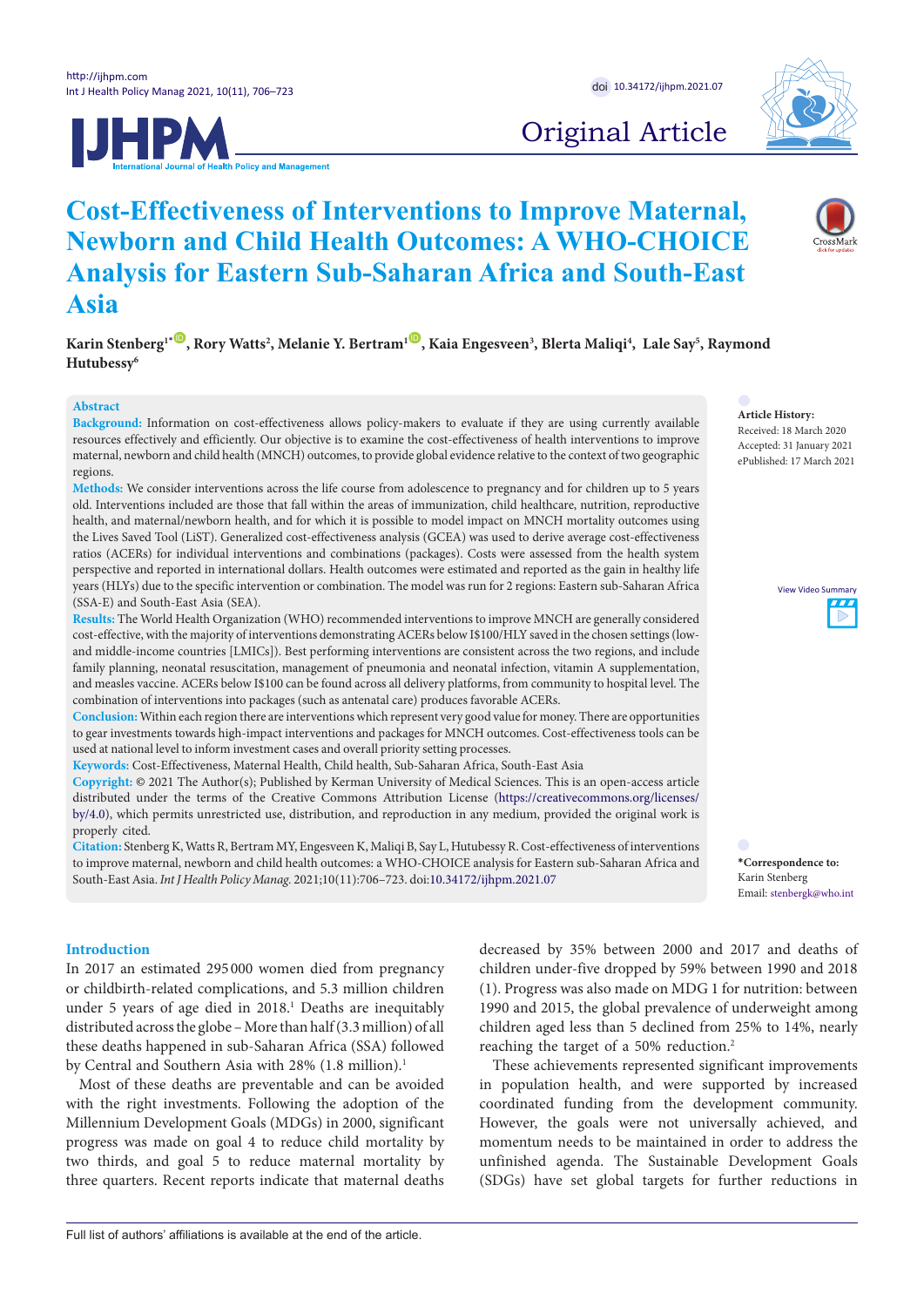# **Key Messages**

#### **Implications for policy makers**

- Policy-makers in most countries consider cost-effectiveness to be an important criterion when making decisions around what health services to provide. The literature on cost-effectiveness of interventions to improve MNCH outcomes is rich and growing. There are many known highimpact interventions that have been recommended for a long time. However, service coverage remains limited for many interventions and the evidence base needs to be restated to support the case for investment.
- This paper provides an updated set of cost-effectiveness data for interventions that address MNCH outcomes for 2 geographic regions, following the methods of the WHO-CHOICE approach. These estimates provide a reference point for policy-makers to guide discussions around what interventions to include in national service packages to advance universal health coverage and attain the SDGs.
- Service packages will differ across settings based upon epidemiological profile, health budgets and local values. These global models form a starting point for the production of country-specific data to guide local discussions.

#### **Implications for the public**

Suboptimal maternal, newborn and child health (MNCH) outcomes remains a major cause of burden of disease across low- and middle-income countries (LMICs). Many highly cost-effective interventions are not included in current benefit packages provided to the population, or have modest uptake among the population, either because of supply barriers (limited system capacity, low prioritization) or demand barriers (financial barriers, low demand). Estimates on cost-effectiveness can contribute to evidence-based discussions around what to provide in benefit packages. This can ultimately lead to greater investments in interventions that improve MNCH, allowing populations in LMICs to benefit from better health outcomes.

maternal and child mortality, as well as retaining goals on ensuring universal access to sexual and reproductive healthcare.3 Within this agenda, good nutrition plays a key role: maternal and child undernutrition is estimated to contribute to 45 percent of deaths in children under five,<sup>4</sup> and dietary iron deficiency is the fifth leading cause of disability adjusted life years among women of reproductive age.<sup>5</sup>

There are many high-impact interventions to improve maternal, newborn and child health (MNCH) outcomes, for which evidence on effectiveness is well-known.<sup>6</sup> Still, service uptake remains low across many settings.7 Many countries need to invest more and invest smarter. Evidence on cost-effectiveness allows policy-makers to evaluate if they are using currently available resources effectively and efficiently, and how they can best invest to achieve health targets and universal health coverage with limited resources. Whilst MNCH is generally proclaimed a priority area for investment across settings, actual budget allocation may not be sufficient to meet national targets. There is an increasing call for low- and middle-income countries (LMICs) to provide "investment cases" to indicate the value for money of proposed investments, for example in the area of noncommunicable diseases.8 This applies equally to MNCH, for which the multi-partner Global Financing Facility (GFF) supports the development of investment cases in low-income settings. The GFF country investment cases aim to identify priority interventions to improve the health and nutrition of women, adolescents, and children.<sup>9</sup> Evidence on locally contextualized cost-effectiveness data can help identify priorities. With a successful strategy, countries can access new financing from the World Bank, and can also be better informed for where to invest existing domestic resources.

As part of the World Health Organization's (WHO's) efforts to support Member States in the development of evidenceinformed health strategies, estimates on cost-effectiveness of prevention and treatment interventions are generated using standardized methods.10 The analysis presented here is part of an update of the WHO-Choosing Interventions that are Cost-Effective (CHOICE) programme of global level work.

In addition to the production of global level estimates, the CHOICE platform provides country contextualization tools to enable decision-makers to undertake their own analyses.

The CHOICE approach to cost-effectiveness is unique in three ways. Firstly, generalized cost-effectiveness is used. This is different to incremental cost-effectiveness which considers the value of adding new interventions at the margin of the existing package. The generalized cost-effectiveness analysis (GCEA) approach on the other hand, allows analysts to compare interventions compared to a "null" scenario, without considering the historical investments made. This allows the analysis to also take a critical view of the current package of available interventions, which may not always present the greatest value for money (for more details on the GCEA approach see methods paper in this series).10 Secondly, a broad set of currently recommended interventions with adequate evidence are included in the analysis, initially individually and then as packages of care. The analysis applies a common methodology and assumptions across different disease areas, enabling interventions for different diseases to be compared fairly. Thus, here we analyze interventions to improve MNCH outcomes whereas other papers consider other intervention areas,<sup>11,12</sup> and a separate summary paper considers the overall implications when a range of interventions are combined.<sup>13</sup> Thirdly, a user-friendly tool kit is available for analysts to input local data and assumptions, to generate their own estimates.

The previous round of WHO-CHOICE cost-effectiveness analysis for MNCH was published in 2005.14,15 Among the highly cost-effective interventions identified were antenatal care for pregnant women, breastfeeding support, communitybased newborn care, and micronutrient supplementation for children.

The current study represents the first thorough re-analysis of the cost-effectiveness of interventions targeting MNCH outcomes by WHO since this time. The CHOICE methods and analysis platform have been updated and new health impact models developed. WHO Practice Guidelines have been updated in several areas (eg, antenatal care,<sup>16</sup> intrapartum care, care for small and sick newborn, etc<sup>17</sup>). A broader set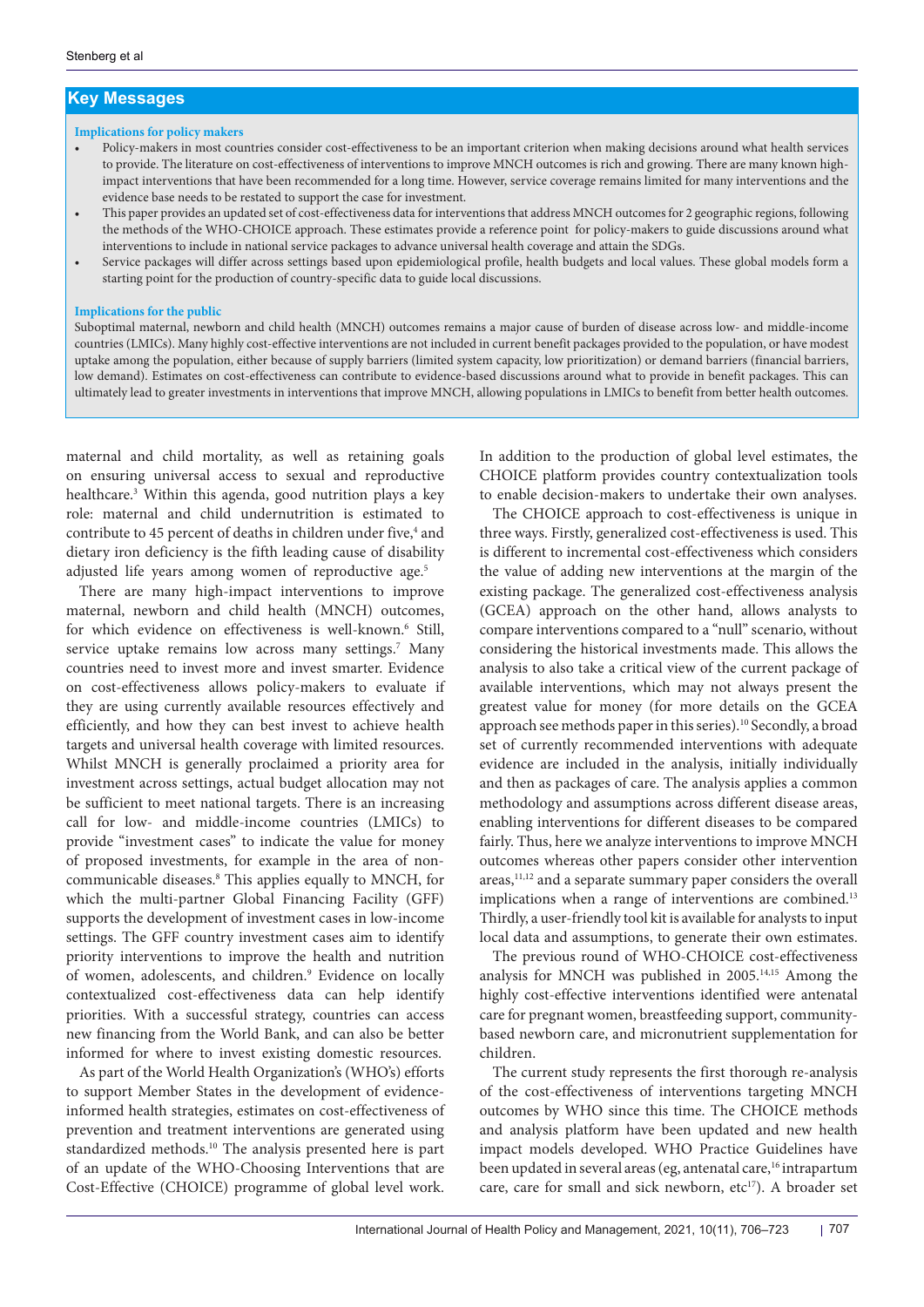of interventions is considered in the new analysis, including nutritional supplementation before and during pregnancy; and an expanded set of vaccines. Furthermore, a userfriendly country contextualization tool has been developed, to accompany the global level analyses*.* 

## **Methods**

We examined the costs and impact on health of interventions to improve MNCH outcomes in 2 regions: Eastern sub-Saharan Africa (SSA-E) and South-East Asia (SEA). The regions are consistent with previous published analyses.<sup>14,15</sup> For a full account of the methods used in this update of the WHO-CHOICE project, we refer to a separate paper that is published as part of this series.10 In this paper we describe specific methodology related to updating the analytical work for interventions targeting MNCH outcomes, including brief overviews of the models and the intervention assumptions used. The analysis used epidemiological and cost data for 2010, for the SSA-E and SEA Global Burden of Disease regions. Countries included in these regions are listed in [Table 1.](#page-2-0)

#### **Interventions**

We considered interventions across the life course from adolescence to pregnancy and child birth, and during years 0-4 of the child. Interventions included immunization, child healthcare, nutrition, reproductive health, and maternal/ newborn healthcare that impact on mortality outcomes for pregnant women or women who recently delivered and children 0-4 years – including stillbirths. Interventions were included based on WHO recommendations, and for which an impact model existed to facilitate modelling. The analysis was undertaken using the Spectrum suite of impact models, and

<span id="page-2-0"></span>

| Table 1. Countries Included in the Analysis |
|---------------------------------------------|
|---------------------------------------------|

| <b>SEA</b>  | SSA-E          |  |  |  |  |
|-------------|----------------|--|--|--|--|
| Cambodia    | <b>Burundi</b> |  |  |  |  |
| Indonesia   | Comoros        |  |  |  |  |
| Laos        | Djibouti       |  |  |  |  |
| Malaysia    | Eritrea        |  |  |  |  |
| Maldives    | Ethiopia       |  |  |  |  |
| Myanmar     | Kenya          |  |  |  |  |
| Philippines | Madagascar     |  |  |  |  |
| Sri Lanka   | Malawi         |  |  |  |  |
| Thailand    | Mauritius      |  |  |  |  |
| Timor-Leste | Mozambique     |  |  |  |  |
| Viet Nam    | Rwanda         |  |  |  |  |
|             | Somalia        |  |  |  |  |
|             | South Sudan    |  |  |  |  |
|             | Sudan          |  |  |  |  |
|             | Uganda         |  |  |  |  |
|             | Tanzania       |  |  |  |  |
|             | Zambia         |  |  |  |  |

Abbreviations: SEA, South East Asia; SSA-E, Eastern sub-Saharan Africa.

is therefore limited to interventions included in Spectrum, in particular the Lives Saved Tool (LiST)<sup>18</sup> and the Family Planning tool (FamPlan).19

We evaluated 37 interventions and 12 packages of combined interventions. These included interventions that allow individuals to exercise rights around deciding their family size (access to contraception, safe abortion); interventions which promote healthy practices and behaviors (eg, breastfeeding); interventions which prevent illness (eg, through immunization); and interventions which manage complications and illness (eg, complications arising at birth or infectious disease in childhood). [Table 2](#page-3-0) lists interventions with a description including the period of implementation/ life course (target population), the health programme, and service delivery platform.

It should be noted that some relevant interventions for maternal and child health, such as HPV vaccine, malaria and HIV/AIDS testing and treatment, were considered as part of analysis for other programmatic areas within the WHO-CHOICE series update and are therefore presented and discussed in other papers belonging to this series.<sup>11,12</sup> An exception is intermittent preventive treatment in pregnancy for malaria which we consider here as part of the antenatal care package and thus fit for inclusion. In addition to single interventions, we evaluate 12 packages that follow policyrelevant intervention combinations.

Interventions and packages are evaluated at three coverage levels, 50%, 80% and 95%. Coverage targets for family planning cannot follow the same logic as they do not refer to a health need but a need for regulating pregnancy (which would never reach 100%). The model therefore incorporates a calculation factor for contraceptive use. We apply a factor of 0.72, which was derived by studying current contraceptive prevalence rates in the Organisation for Economic Co-operation and Development (OECD) countries, which according to recent data reach around 71%-72% for any method.<sup>20</sup> Thus, a 50% coverage for family planning is run in the model as 50% x  $0.72 = 36\%$ .

# Health Outcomes

Health outcomes were assessed using the Spectrum suite of impact models.

The LiST and FamPlan tools have been described in detail elsewhere.17,18 The Spectrum platform translates an increase in service coverage into effects on demography and health outcomes (eg, birth spacing, cause-specific mortality, nutritional status).<sup>21</sup>

For each intervention/package, the model generates information about the number of deaths that would have occurred in a scenario with zero coverage for the interventions(s) of interest: the "null" scenario. This is compared to a "scaleup" scenario where there is instantaneous scale-up from zero coverage in year 1 to the target coverage (50%, 80% or 95%) in year 2, with target coverage then maintained for 100 years. To generate the "null" for maternal and child interventions, the SPECTRUM software cost-effectiveness tool runs the LiST and FamPlan modules accordingly, generating a scenario where coverage is zero for relevant interventions and the burden of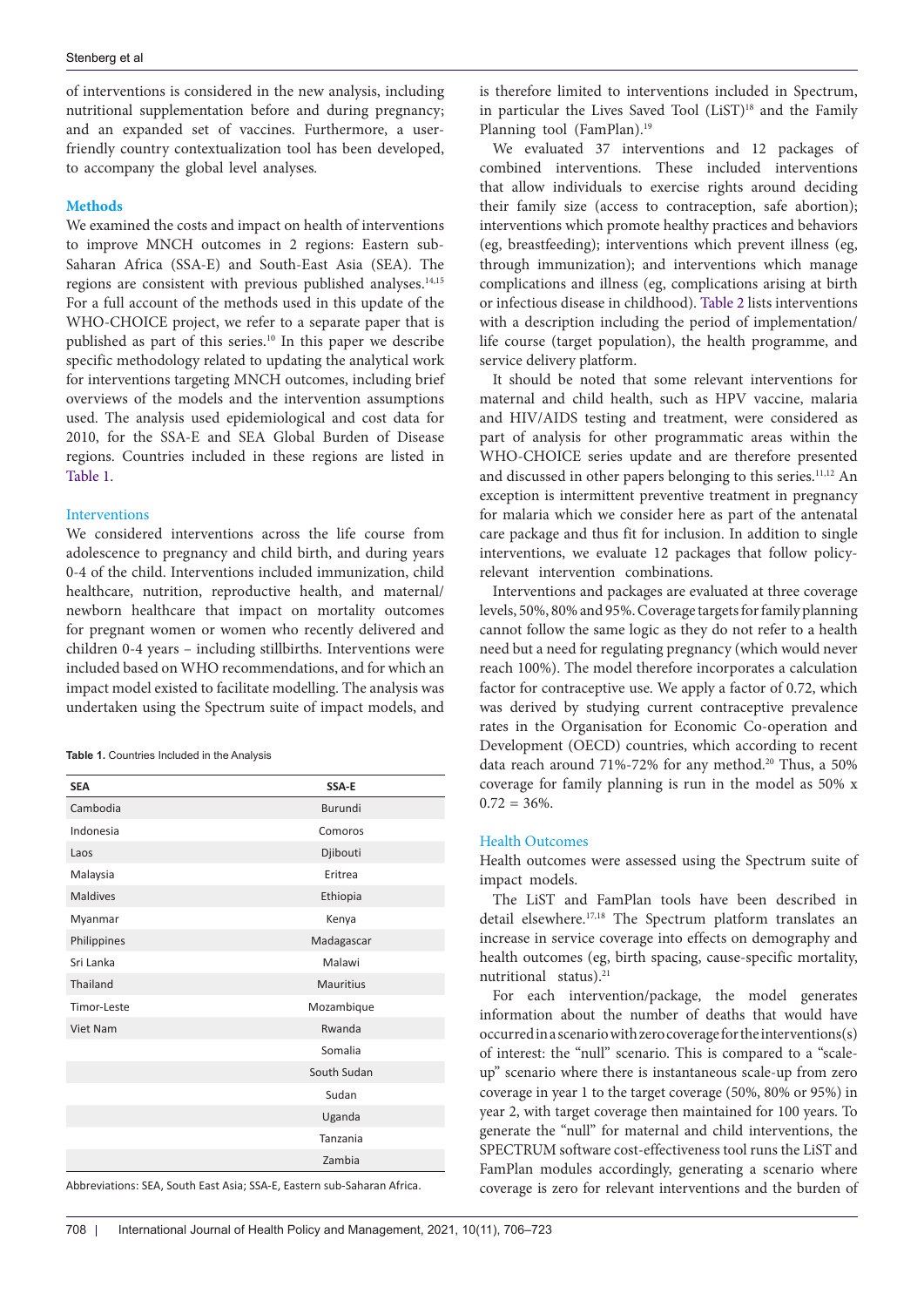### **Table 2.** Intervention Description and Target for Impact

<span id="page-3-0"></span>

| Number         | <b>Intervention Name</b>                                                                                              | <b>Short Name</b> | <b>Intervention Definition</b>                                                                                                                                                                                                                                                                                                                                                     | <b>Target Population in</b><br><b>Need of Intervention</b>                                     | <b>Target for Impact</b>                      | <b>Health Programme</b>                  | <b>Service Delivery</b><br>Platform                           |  |  |  |
|----------------|-----------------------------------------------------------------------------------------------------------------------|-------------------|------------------------------------------------------------------------------------------------------------------------------------------------------------------------------------------------------------------------------------------------------------------------------------------------------------------------------------------------------------------------------------|------------------------------------------------------------------------------------------------|-----------------------------------------------|------------------------------------------|---------------------------------------------------------------|--|--|--|
|                | <b>Single Interventions</b>                                                                                           |                   |                                                                                                                                                                                                                                                                                                                                                                                    |                                                                                                |                                               |                                          |                                                               |  |  |  |
| 1              | Family planning                                                                                                       | MNCH 1. FP        | Women of reproductive age (15-49 years) in union are provided with counseling<br>and information on different methods for contraception, as well as the<br>commodities required. This includes both traditional and modern methods such as<br>pills and condoms, injectables, IUD, implant, and sterilization, based on country-<br>specific profile of contraceptive methods use. | Women of reproductive<br>age (15-49 years) in<br>union                                         | Maternal mortality                            | Maternal and<br>newborn                  | Primary level<br>care                                         |  |  |  |
| $\overline{2}$ | Folic acid supplementation                                                                                            | MNCH_2. FAS       | All women, from the moment they begin trying to conceive until 12 weeks of<br>gestation, should take a folic acid supplement (400 µg folic acid daily).                                                                                                                                                                                                                            | Pregnant women                                                                                 | Newborn (0-1<br>month), Stillbirths           | Nutrition                                | Primary level<br>care, including<br>community                 |  |  |  |
| 3              | Safe abortion services                                                                                                | MNCH 3. SA        | Safe abortion provided to women seeking to terminate pregnancy. Methods<br>include manual or electric vacuum aspiration and medical abortion (mifepristone<br>followed by a prostaglandin).                                                                                                                                                                                        | Women seeking to<br>terminate pregnancy<br>(incidence of abortion)                             | Maternal mortality                            | Maternal and<br>newborn                  | Primary level<br>care                                         |  |  |  |
| 4              | Post abortion case<br>management                                                                                      | MNCH 4. PAC       | Treatment of women experiencing complications after undergoing unsafe<br>abortions. Complications include haemorrhage, sepsis, peritonitis, and trauma to<br>the cervix, vagina, uterus, and abdominal organs.                                                                                                                                                                     | Women seeking to<br>terminate pregnancy<br>(incidence of abortion)                             | Maternal mortality                            | Maternal and<br>newborn                  | Hospital                                                      |  |  |  |
| 5              | Calcium supplementation<br>in pregnant women for the<br>prevention and management<br>of pre-eclampsia/eclampsia       | MNCH_5.CS         | In populations with low dietary calcium intake, daily calcium supplementation (1.5)<br>$g-2.0$ g oral elemental calcium) is recommended for pregnant women to reduce<br>the risk of pre-eclampsia.                                                                                                                                                                                 | Pregnant women                                                                                 | Maternal mortality                            | Nutrition; Maternal<br>and newborn       | Primary level<br>care                                         |  |  |  |
| 6              | Daily iron and folic acid<br>supplementation in pregnant MNCH_6. DIFA<br>women                                        |                   | Daily oral iron and folic acid supplementation with 30 mg to 60 mg of elemental<br>iron and 400 µg (0.4 mg) folic acid is recommended for pregnant women to<br>prevent maternal anaemia, puerperal sepsis, low birth weight, and preterm birth.                                                                                                                                    | Pregnant women                                                                                 | Newborn (0-1<br>month)                        | Nutrition; Maternal<br>and newborn       | Primary level<br>care, including<br>community                 |  |  |  |
| $\overline{7}$ | Balanced energy-protein<br>supplementation to pregnant<br>women living in areas with<br>high food insecurity balanced | MNCH_7. BEPS      | In undernourished populations, balanced energy and protein dietary<br>supplementation is recommended for pregnant women to reduce the risk of<br>stillbirths and small for gestational age neonates.                                                                                                                                                                               | Pregnant women living<br>in areas with high food<br>insecurity (based on<br>income per capita) | Newborn (0-1<br>month)                        | Nutrition; Maternal<br>and newborn       | Primary level<br>care, including<br>community and<br>outreach |  |  |  |
| 8              | Tetanus toxoid vaccination                                                                                            | MNCH 8. TT        | Two injections of tetanus toxoid vaccine.                                                                                                                                                                                                                                                                                                                                          | Pregnant women                                                                                 | Maternal mortality;<br>Newborn (0-1<br>month) | Immunization;<br>Maternal and<br>newborn | Primary level<br>care                                         |  |  |  |
| 9              | Intermittent presumptive<br>treatment of malaria in<br>pregnancy                                                      | MNCH 9. IPTM      | Intermittent presumptive treatment of malaria of all pregnant women living in<br>areas endemic for Plasmodium falciparum.                                                                                                                                                                                                                                                          | Pregnant women living<br>in areas endemic for<br>Plasmodium falciparum                         | Maternal mortality;<br>stillbirths            | Malaria; Maternal<br>and newborn         | Primary level<br>care                                         |  |  |  |
| 10             | Syphilis detection and<br>treatment in pregnancy                                                                      | MNCH 10 SYP       | Screening pregnant women by rapid plasma reagent test and treatment of sero-<br>positive cases with penicillin.                                                                                                                                                                                                                                                                    | Pregnant women                                                                                 | Newborn (0-1<br>month); stillbirths           | Maternal and<br>newborn                  | Primary level<br>care                                         |  |  |  |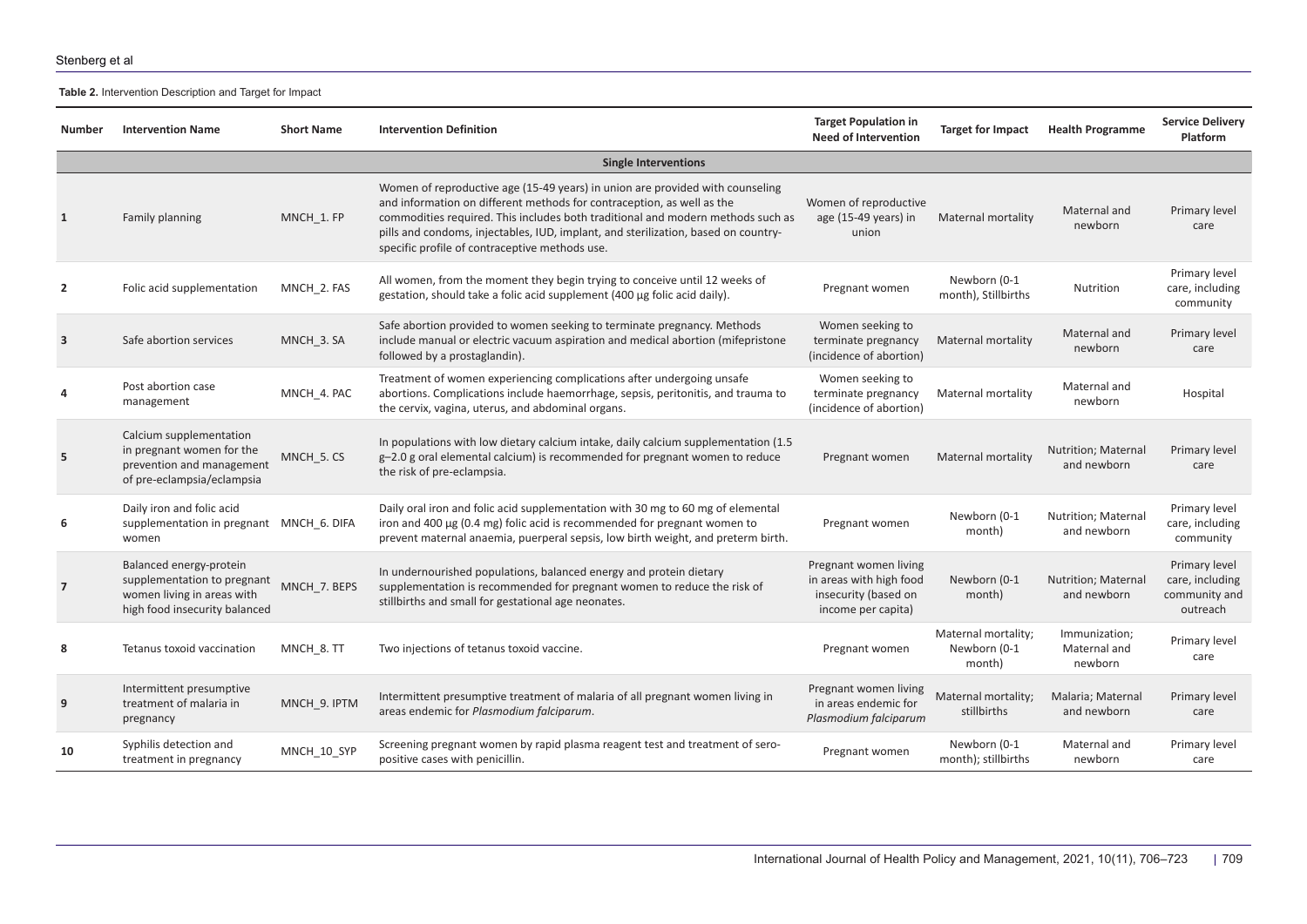**Table 2.** Continued

| Number | <b>Intervention Name</b>                                     | <b>Short Name</b>              | <b>Intervention Definition</b>                                                                                                                                                                                                                                                             | <b>Target Population in</b><br><b>Need of Intervention</b> | <b>Target for Impact</b>                            | <b>Health Programme</b>            | <b>Service Delivery</b><br>Platform           |
|--------|--------------------------------------------------------------|--------------------------------|--------------------------------------------------------------------------------------------------------------------------------------------------------------------------------------------------------------------------------------------------------------------------------------------|------------------------------------------------------------|-----------------------------------------------------|------------------------------------|-----------------------------------------------|
| 11     | Hypertensive disease case<br>management in pregnancy         | <b>MNCH 11.</b><br><b>CMHD</b> | Management of moderate to severe hypertension without proteinuria.                                                                                                                                                                                                                         | Pregnant women                                             | Maternal mortality                                  | Maternal and<br>newborn            | Primary level<br>care                         |
| 12     | Management of pre-<br>eclampsia (mild and severe)            | MNCH_12. MPE                   | Management of hypertension and mild pre-eclampsia through outpatient care;<br>management of severe pre-eclampsia through with magnesium sulfate through<br>inpatient care.                                                                                                                 | Pregnant women                                             | Maternal mortality                                  | Maternal and<br>newborn            | Primary level<br>care                         |
| 13     | Ectopic pregnancy case<br>management                         | MNCH_13.ECT                    | Surgical intervention (laparoscopy or laparotomy) to interrupt an ectopic<br>pregnancy.                                                                                                                                                                                                    | Pregnant women with<br>ectopic pregnancy                   | <b>Maternal mortality</b>                           | Maternal and<br>newborn            | Hospital                                      |
| 14     | Neonatal resuscitation                                       | MNCH 14. NR                    | Detection of breathing problems and resuscitation of newborn when required,<br>using bag and mask.                                                                                                                                                                                         | Newborn                                                    | Newborn<br>$(0-1$ month)                            | Maternal and<br>newborn            | Primary level<br>care                         |
| 15     | Clean cord care (clean birth<br>practices)                   | MNCH 15. CCC                   | Umbilical cord cleansing, with chlorhexidine or other disinfectant.                                                                                                                                                                                                                        | Newborn                                                    | Newborn<br>$(0-1$ month)                            | Maternal and<br>newborn            | Primary level<br>care                         |
| 16     | Antibiotics for preterm<br>premature rupture of<br>membranes | <b>MNCH 16.</b><br>PPROM       | Hospitalization prior to delivery, with administration of oral antibiotics to women<br>with preterm premature rupture of membranes.                                                                                                                                                        | Pregnant women                                             | Maternal mortality                                  | Maternal and<br>newborn            | Hospital                                      |
| 17     | Management of eclampsia<br>with magnesium-sulphate           | MNCH 17.<br><b>MEMS</b>        | Management of convulsions associated with eclampsia, occurring ante-, intra- or<br>postpartum.                                                                                                                                                                                             | Pregnant women                                             | Maternal mortality                                  | Maternal and<br>newborn            | Hospital                                      |
| 18     | Management of maternal<br>sepsis                             | MNCH 18. MMS                   | Management of sepsis symptoms within 42 days of delivery.                                                                                                                                                                                                                                  | Pregnant women                                             | Maternal mortality                                  | Maternal and<br>newborn            | Hospital                                      |
| 19     | Promotion of breastfeeding                                   | MNCH 19. BF                    | Promotion of early and exclusive breastfeeding through skilled care providers and<br>community health workers.                                                                                                                                                                             | Newborn                                                    | Newborn (0-1<br>month) and child<br>$(1-59$ months) | Nutrition; Maternal<br>and newborn | Primary level<br>care, including<br>community |
| 20     | Home visits for clean<br>postnatal practices                 | MNCH 20. CPNP                  | Home visits within 48 hours of delivery to promote clean practices, specifically that<br>the mother washes her hands frequently, the child lives in a clean environment,<br>and no harmful practices are performed.                                                                        | Newborn                                                    | <b>Newborn</b><br>$(0-1$ month)                     | Maternal and<br>newborn            | Community level                               |
| 21     | Vitamin A supplementation<br>$(0-4 \text{ years})$           | MNCH_21. VAS                   | Vitamin A supplementation for children 6-59 months of age in countries (or<br>sub-national areas in some cases) where vitamin A deficiency is a public health<br>problem.                                                                                                                  | Children 6-59 months                                       | Child (1-59<br>months)                              | Nutrition; Child                   | Community level                               |
| 22     | Promotion of complementary<br>feeding                        | MNCH 22. CF                    | Comprehensive counselling for the caregiver of a child (two full sessions) on<br>the importance of continued breastfeeding after 6 months of age along with<br>information on appropriate complementary feeding practices, through skilled care<br>providers and community health workers. | Children 6-11 months                                       | Child<br>$(1-59$ months)                            | Nutrition; Child                   | Primary level<br>care, including<br>community |
| 23     | DPT vaccine                                                  | MNCH 23. DPT                   | 3 doses of DPT vaccine.                                                                                                                                                                                                                                                                    | Newborn                                                    | Child (1-59<br>months)                              | Immunization                       | Primary level<br>care                         |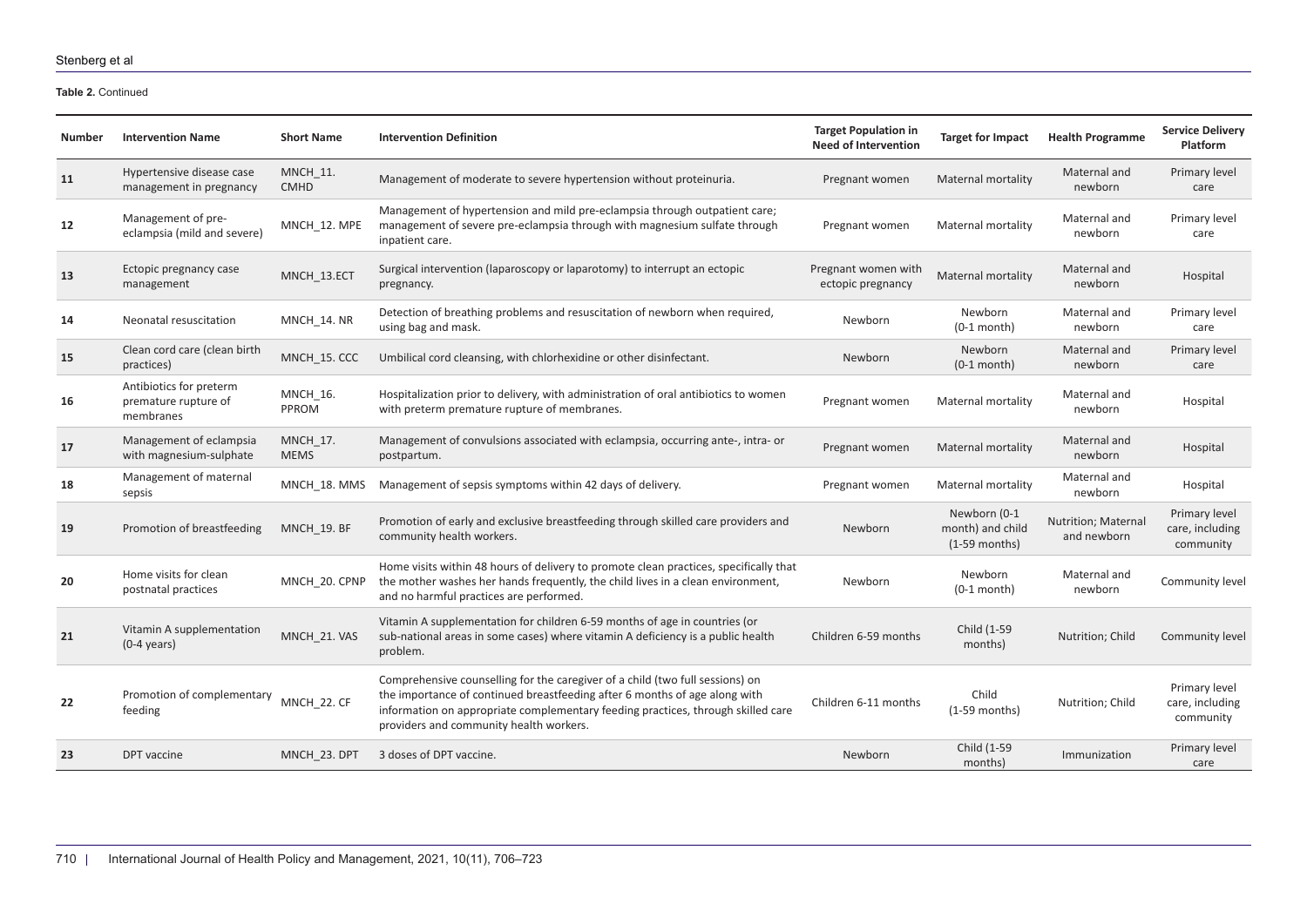**Table 2.** Continued

| Number | <b>Intervention Name</b>                                                                                            | <b>Short Name</b>                                | <b>Intervention Definition</b>                                                                                                                                                                                                                                                                 | <b>Target Population in</b><br><b>Need of Intervention</b> | <b>Target for Impact</b>        | <b>Health Programme</b> | <b>Service Delivery</b><br>Platform |
|--------|---------------------------------------------------------------------------------------------------------------------|--------------------------------------------------|------------------------------------------------------------------------------------------------------------------------------------------------------------------------------------------------------------------------------------------------------------------------------------------------|------------------------------------------------------------|---------------------------------|-------------------------|-------------------------------------|
| 24     | Hib vaccine                                                                                                         | MNCH 24. HIB                                     | 3 doses of HiB vaccine.                                                                                                                                                                                                                                                                        | Newborn                                                    | Child (1-59<br>months)          | Immunization            | Primary level<br>care               |
| 25     | Pneumococcal vaccine                                                                                                | MNCH 25. PCV                                     | 3 doses of pneumococcal vaccine.                                                                                                                                                                                                                                                               | Newborn                                                    | Child (1-59<br>months)          | Immunization            | Primary level<br>care               |
| 26     | Rotavirus vaccine                                                                                                   | MNCH 26. ROTA                                    | 3 doses of rotavirus vaccine.                                                                                                                                                                                                                                                                  | Newborn                                                    | Child<br>$(1-59$ months)        | Immunization            | Primary level<br>care               |
| 27     | Pentavalent vaccine (DPT +<br>$\text{Hep }B + \text{Hib}$                                                           | <b>MNCH 27.</b><br>PENTA (DPT +<br>$HEPB + HIB)$ | 3 doses of pentavalent vaccine (a combination of five vaccines-in-one to prevent<br>diphtheria, tetanus, whooping cough, hepatitis b and haemophilus influenza type<br>$b$ ).                                                                                                                  | Newborn                                                    | Child<br>$(1-59$ months)        | Immunization            | Primary level<br>care               |
| 28     | Measles vaccine                                                                                                     | MNCH 28. MCV                                     | 2 doses of measles vaccine.                                                                                                                                                                                                                                                                    | Newborn                                                    | Child<br>$(1-59$ months)        | Immunization            | Primary level<br>care               |
| 29     | Kangaroo mother care                                                                                                | MNCH_29. KMC                                     | Inpatient support to KMC, defined as continuous skin-to-skin contact between a<br>mother and her newborn as well as frequent and exclusive breastfeeding.                                                                                                                                      | Newborn                                                    | Newborn<br>$(0-1$ month)        | Maternal and<br>newborn | Hospital                            |
| 30     | Full supportive care for<br>premature babies                                                                        | MNCH_30. FSC                                     | Prematurely born neonates receive hospital-based full supportive care, including<br>KMC, feeding support/IV fluids, infection prevention/management, oxygen<br>provision, management of neonatal jaundice, nasal CPAP/IPPV (as required), and<br>surfactant for respiratory distress syndrome. | Newborn                                                    | Newborn<br>$(0-1$ month)        | Maternal and<br>newborn | Hospital                            |
| 31     | Case management of severe<br>neonatal infection (sepsis/<br>pneumonia) with full<br>supportive care                 | <b>MNCH_31.</b><br><b>CMSNI</b>                  | Case management of neonates with suspected sepsis/pneumonia treated with<br>hospital-based full supportive care, including oxygen, IV fluids, IV antibiotics, blood<br>transfusion, phototherapy, etc as needed, in addition to KMC.                                                           | Newborn                                                    | <b>Newborn</b><br>$(0-1$ month) | Maternal and<br>newborn | Hospital                            |
| 32     | Facility-based management<br>of neonatal infection (sepsis/<br>pneumonia) with injectable<br>(and oral) antibiotics | MNCH_32. CMNI                                    | Treatment of sepsis and infection at first level facility, with 2 days injectable<br>antibiotics followed by oral amoxicillin for 7 days.                                                                                                                                                      | Newborn                                                    | Newborn<br>$(0-1$ month)        | Child                   | Primary level<br>care               |
| 33     | Management of diarrhea<br>through oral rehydration<br>solution and zinc                                             | MNCH_33.<br>ORSzinc                              | Management of mild and moderate diarrhea with ORS and zinc tablets.                                                                                                                                                                                                                            | Children 0-59 months                                       | Child<br>$(1-59$ months)        | Child                   | Community level                     |
| 34     | Community-based<br>management of pneumonia                                                                          | MNCH 34.<br>CCM P                                | Home visits for diagnosis and treatment of community-based management of<br>pneumonia in children below the age of 5 years, provided by community health<br>workers.                                                                                                                           | Children 0-59 months                                       | Child<br>$(1-59$ months)        | Child                   | Community level                     |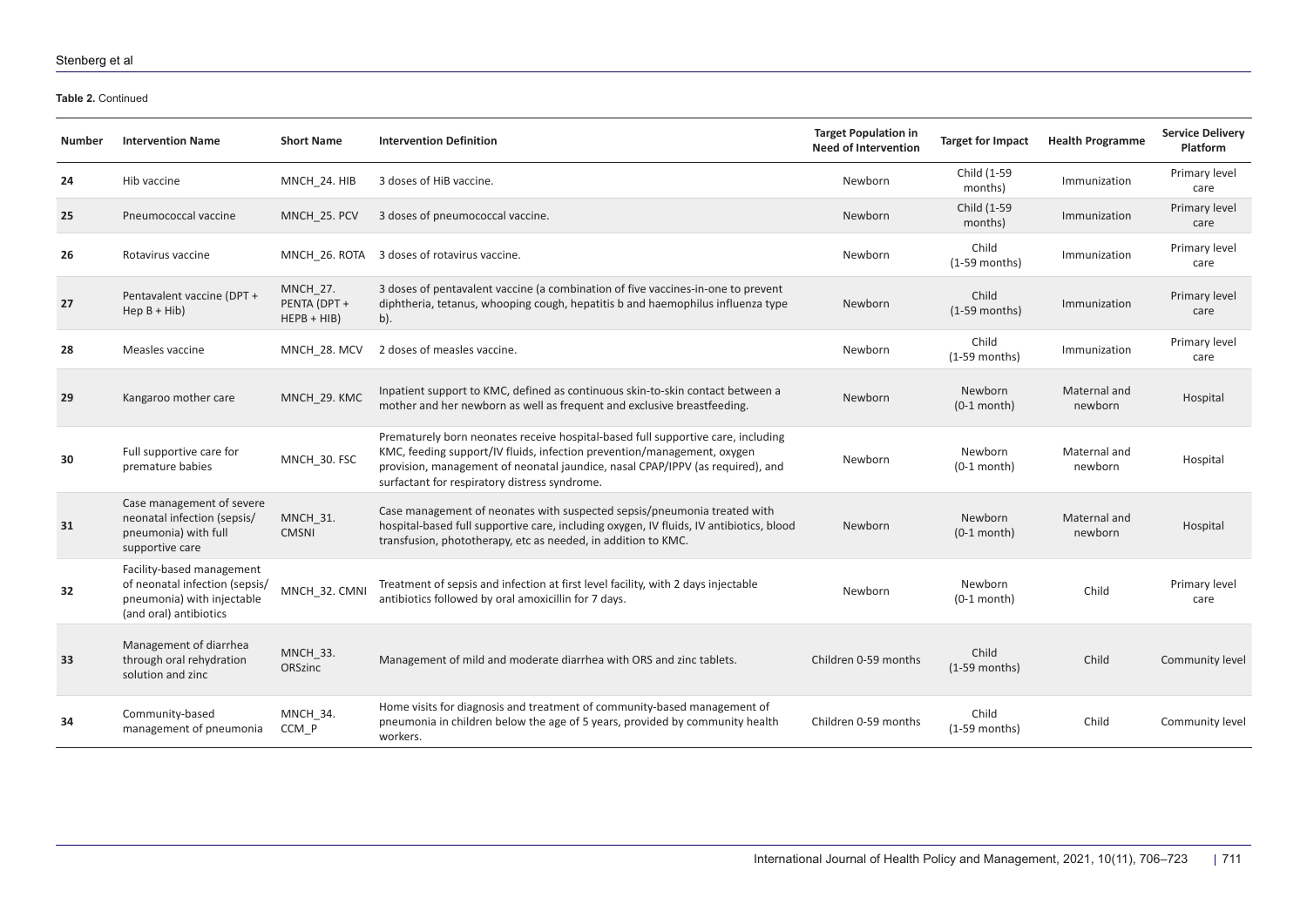**Table 2.** Continued

| Number         | <b>Intervention Name</b>                                                  | <b>Short Name</b>             | <b>Intervention Definition</b>                                                                                                                                                                                                                                                                                                                                   | <b>Target Population in</b><br><b>Need of Intervention</b> | <b>Target for Impact</b>                                   | <b>Health Programme</b> | <b>Service Delivery</b><br><b>Platform</b>                            |
|----------------|---------------------------------------------------------------------------|-------------------------------|------------------------------------------------------------------------------------------------------------------------------------------------------------------------------------------------------------------------------------------------------------------------------------------------------------------------------------------------------------------|------------------------------------------------------------|------------------------------------------------------------|-------------------------|-----------------------------------------------------------------------|
| 35             | Antibiotics for treatment of<br>dysentery                                 | MNCH 35. DYS                  | Children with diarrhea presenting with blood in the stool receive a 3 day course of<br>ciprofloxacin and are re-evaluated after 2 days.                                                                                                                                                                                                                          | Children 0-59 months                                       | Child<br>$(1-59$ months)                                   | Child                   | Primary level<br>care                                                 |
| 36             | Facility-based management<br>of pneumonia                                 | <b>MNCH 36.</b><br>FCM P      | Management of pneumonia with oral antibiotics.                                                                                                                                                                                                                                                                                                                   | Children 0-59 months                                       | Child<br>$(1-59$ months)                                   | Child                   | Primary level<br>care                                                 |
| 37             | Management of children with MNCH 37.<br>severe acute malnutrition         | <b>CMSAM</b>                  | Integrated management of children with severe acute malnutrition (<-3 Z-score)<br>through outpatient care for cases without medical complication (80%), and<br>inpatient care for cases with medical complications and/or infants younger than 6<br>months (20%).                                                                                                | Children 0-59 months                                       | Child<br>$(1-59$ months)                                   | Nutrition; Child        | Primary level<br>care, including<br>community                         |
|                |                                                                           |                               | <b>Packages</b>                                                                                                                                                                                                                                                                                                                                                  |                                                            |                                                            |                         |                                                                       |
| <b>P1</b>      | Preventing and managing<br>unplanned pregnancy                            | MNCH P1. UPP                  | Family planning counseling integrated into safe abortion and post-abortion care (3)<br>interventions: includes #1, #3, and #4).                                                                                                                                                                                                                                  | Women seeking to plan<br>pregnancy                         | Maternal mortality                                         | Maternal and<br>newborn | Primary level<br>care; (hospital<br>level for post-<br>abortion care) |
| P <sub>2</sub> | Comprehensive antenatal<br>care                                           | MNCH P2. ANC                  | A package of antenatal care aligned with WHO guidelines and including tetanus<br>toxoid vaccine, iron supplementation, calcium supplementation, balanced energy<br>supplementation, syphilis detection and treatment, hypertensive disorder case<br>management, MgSO, management of pre-eclampsia, and IPTM where relevant (8<br>interventions: includes #5-12). | Pregnant women                                             | Maternal mortality;<br>Newborn (0-1<br>month); Stillbirths | Maternal and<br>newborn | Primary level<br>care                                                 |
| P <sub>3</sub> | Skilled assistance for normal<br>delivery                                 | MNCH_P3. SBA                  | Skilled assistance with facility-based births, not necessarily EmOC level.<br>Components include immediate assessment and stimulation, support during<br>labor and delivery, active management of the third stage of labour, newborn<br>resuscitation, and clean cord care. (5 interventions, of which #14 and #15 listed<br>above as individual interventions). | Pregnant women                                             | Maternal mortality;<br>Newborn (0-1<br>month); Stillbirths | Maternal and<br>newborn | Primary level<br>care                                                 |
| P4             | Skilled assistance for normal<br>delivery + family planning               | MNCH P4. SBA<br>$+FP$         | P3+ integrated postpartum family planning advice and contraceptive provision (6<br>interventions).                                                                                                                                                                                                                                                               | Pregnant women                                             | Maternal mortality;<br>Newborn (0-1<br>month); Stillbirths | Maternal and<br>newborn | Primary level<br>care                                                 |
| P <sub>5</sub> | Skilled delivery +<br>management of<br>complications                      | MNCH_P5. SBA +<br>comp        | Skilled assistance for normal deliveries with quick and efficient referral to quality<br>emergency obstetric care services when complications arise, + induction of labor +<br>full supportive care for newborn infections (12 interventions).                                                                                                                   | Pregnant women                                             | Maternal mortality;<br>Newborn (0-1<br>month); Stillbirths | Maternal and<br>newborn | Primary level<br>care + hospital                                      |
| <b>P6</b>      | Skilled delivery +<br>management of<br>complications + family<br>planning | MNCH P6. SBA +<br>$comp + FP$ | P5+ integrated postpartum family planning advice and contraceptive provision (13<br>interventions of which most are listed above as individual interventions).                                                                                                                                                                                                   | Pregnant women                                             | Maternal mortality;<br>Newborn (0-1<br>month); Stillbirths | Maternal and<br>newborn | Primary level<br>care + hospital                                      |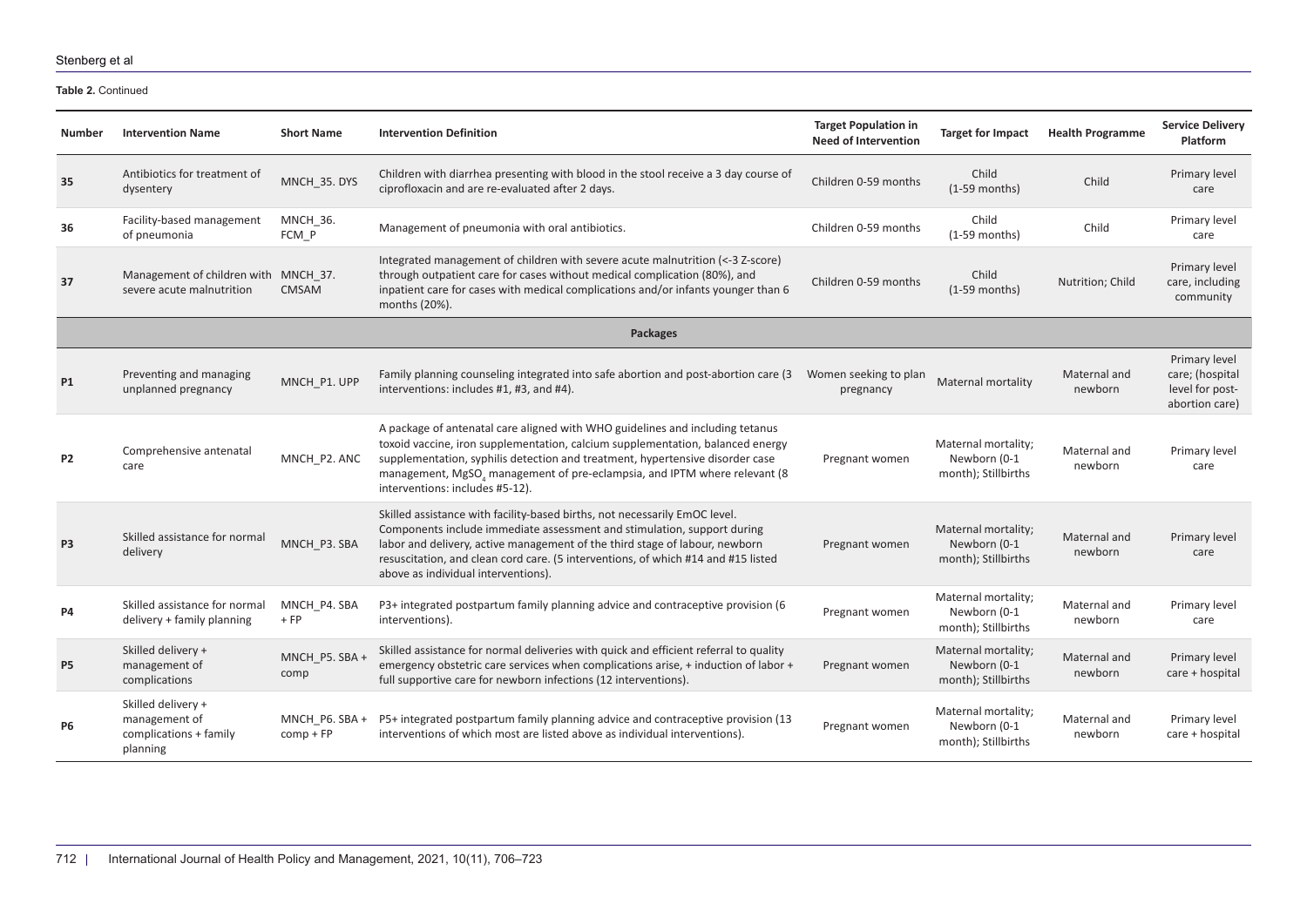**Table 2.** Continued

| <b>Number</b>   | <b>Intervention Name</b>                                                                        | <b>Short Name</b>         | <b>Intervention Definition</b>                                                                                                                                                                                                      | <b>Target Population in</b><br><b>Need of Intervention</b>           | <b>Target for Impact</b>                            | <b>Health Programme</b>        | <b>Service Delivery</b><br><b>Platform</b> |
|-----------------|-------------------------------------------------------------------------------------------------|---------------------------|-------------------------------------------------------------------------------------------------------------------------------------------------------------------------------------------------------------------------------------|----------------------------------------------------------------------|-----------------------------------------------------|--------------------------------|--------------------------------------------|
| <b>P7</b>       | Case management of<br>newborn complications at<br>referral level                                | MNCH P7. CMNC             | Full supportive care for premature babies + Case management of severe neonatal<br>infection (sepsis/pneumonia) with full supportive care (2 interventions: combines<br>#30 and #31).                                                | Newborns with<br>complications<br>(prematurity, severe<br>infection) | Newborn<br>$(0-1$ month)                            | Maternal and<br>newborn        | Hospital                                   |
| P8              | Community-based newborn<br>and child care                                                       | MNCH_P8.<br><b>CBNCC</b>  | Community-based preventive and curative care (breastfeeding promotion,<br>postnatal visits, vitamin A supplementation, management of infections,<br>pneumonia and diarrhea), (5 interventions, listed above as #19-21 + #33 + #34). | Newborns and children<br>0-59 months                                 | Newborn (0-1<br>month) and child<br>$(1-59$ months) | Maternal and<br>newborn; Child | Community                                  |
| P <sub>9</sub>  | Infant and young child<br>feeding                                                               | MNCH_P9. IYCF             | Breastfeeding promotion + Complementary feeding promotion + Vitamin A<br>supplementation (3 interventions, listed above as #19, #21, #22).                                                                                          | Newborns and children<br>0-59 months                                 | Child (1-59<br>months)                              | Nutrition; Child               | Community and<br>primary level<br>care     |
| <b>P10</b>      | Routine EPI (measles,<br>diphtheria, pertussis,<br>tetanus, and tuberculosis)                   | MNCH P10. EPI             | BCG, DTP, Hib, and measles immunization (4 interventions).                                                                                                                                                                          | Newborns and children<br>0-59 months                                 | Child (1-59<br>months)                              | Immunization                   | Primary level<br>care                      |
| P11             | Routine EPI + additional<br>vaccines                                                            | MNCH_P11.<br>EPI+ROTA+PCV | BCG, DTP, Hib, measles, rotavirus and pneumococcal vaccines (6 interventions).                                                                                                                                                      | Newborns and children<br>0-59 months                                 | Newborn (0-1<br>month) and child<br>$(1-59$ months) | Immunization                   | Primary level<br>care                      |
| P <sub>12</sub> | Primary level integrated<br>management of the sick<br>child (includes link to the<br>community) | MNCH_P12. IMCI            | Management of diarrhea, dysentery, pneumonia, and severe malnutrition (4)<br>interventions $-$ combines #33, with #35, #36, #37).                                                                                                   | Children 0-59 months                                                 | Child (1-59<br>months)                              | Child                          | Primary level<br>care                      |

Abbreviations: MNCH, maternal, newborn and child health; IUD, intrauterine device; IPPV, intermittent positive-pressure ventilation; CPAP, continuous positive airway pressure; ORS, oral rehydration solution; WHO, World Hea EmOC, emergency obstetric care; SBA, skilled birth assistance; KMC, Kangaroo mother care; BCG, Bacillus Calmette-Guérin; EPI, Expanded Programme on Immunization; Hib, Haemophilus influenza type b; DPT, diptheria, tetanus t and pertussis.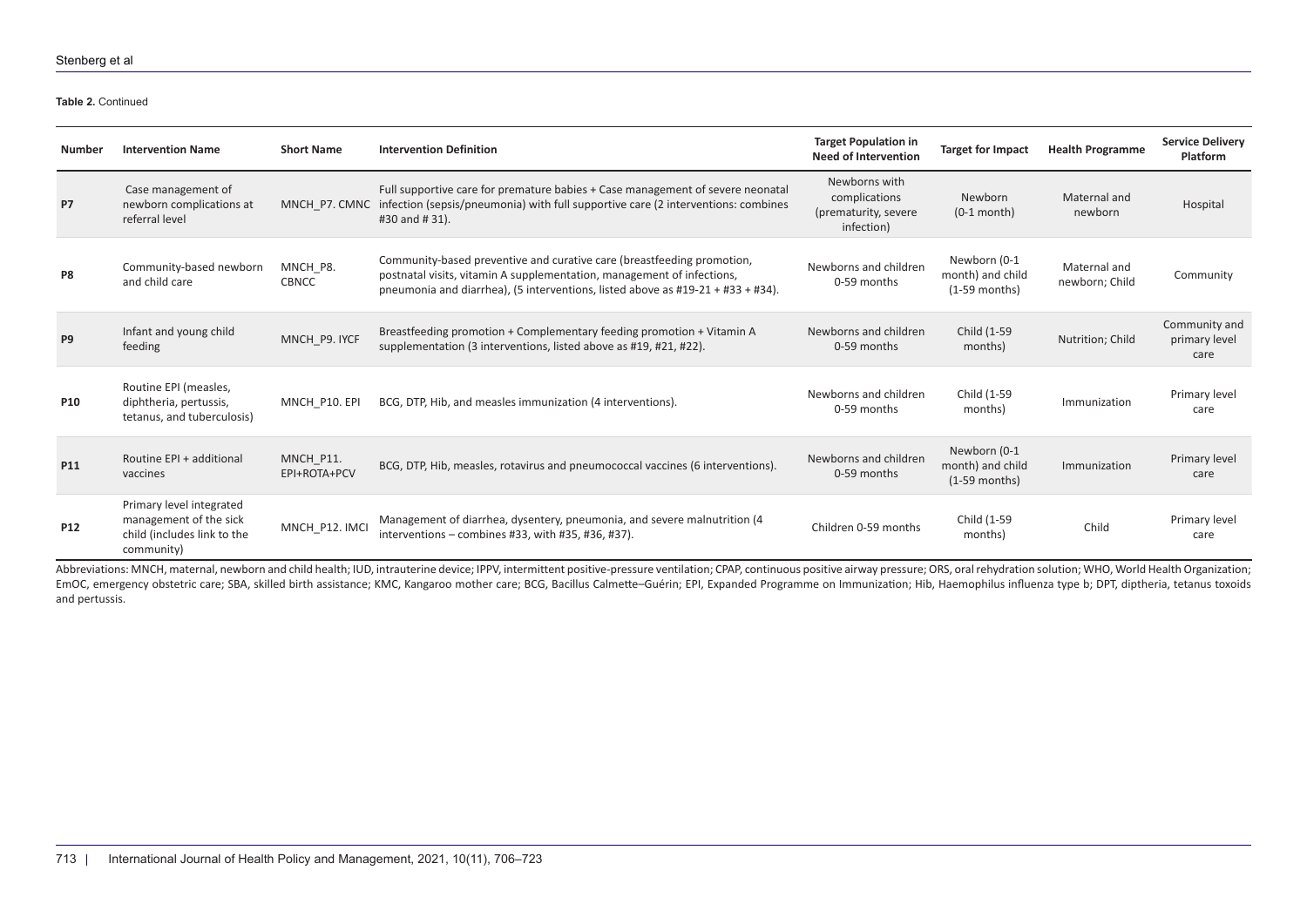disease increases accordingly.

Results are analyzed by country and year. The model accounts for the synergies in effects and causes such that lives saved are not double counted. Deaths averted include maternal, newborn, child (0-4 years) and stillbirths. Deaths averted are converted into healthy life years (HLYs) gained based on age at time of death, average life expectancy for that age bracket, and the average health state valuation for a life saved from age at death until life expectancy. The model is largely restricted to impact measured in terms of mortality changes, however we did include both the "years of life lost" and (average) "years lived with disability" component for the future stream of life saved by the interventions. This allows us to compare the cost-effectiveness ratios in \$/HLY gained with those from other disease areas. Disease weights used in the HLY calculations are from the Global Burden of Disease study, 2010.<sup>22</sup> The HLY estimations are thus based on DALY data, and the distinction between DALYs and HLYs is a distinction in name only, not in nature (we believe that "HLYs gained" is a more intuitive measure for decision-makers than "DALYs" when considering investments).

The analysis presented here is constrained by the evidence included within the LiST model, and is therefore largely restricted to evaluating impact on mortality. For interventions such as family planning that do not directly impact on mortality, the effect was measured in terms of averted maternal mortality resulting from fewer births. While many interventions are known to also reduce morbidity, unfortunately a lack of reliable data has prevented inclusion of such impact estimates within the LIST model, and therefore the benefits of some interventions are underestimated. For effect sizes used within the analysis see [Supplementary file 1](#page-16-0).

#### Cost Assumptions

Costing of interventions followed a standardized framework developed for WHO-CHOICE, and includes patient level delivery costs, programme costs and health system (service delivery) costs. Costs are estimated from the perspective of the government as the health system funder. Costs incurred by patients outside of the direct healthcare (eg, fees for transport) are not included in the analysis.

The GCEA analytical perspective assumes there is sufficient health system capacity in place to support the intervention. Quantity assumptions are based on adherence to WHO guidelines for the intervention of interest, and the analysis uses patient level intervention costs from the OneHealth Tool,<sup>23</sup> with detailed prices for medicines and supplies, and with an additional 13% markup rate applied to medicine and supply prices to cover logistics costs.<sup>24</sup> Programme costs follow a standard methodology, $24$  with prices from the WHO-CHOICE price database [\(https://www.who.int/choice\)](https://www.who.int/choice/) and capital expenses annuitized over the lifetime of the good. Health system (service delivery) costs use WHO-CHOICE country-specific estimates for inpatient and outpatient costs,<sup>25</sup> combined with updated estimates for salary cost of specific health workers.26 The recent updates to the price databases used by WHO-CHOICE have overall higher cost predictions than previous database.24-26 All prices are presented here in

2010 International Dollars (2010 was chosen as the baseline year to align with the 2010 Global Burden of Disease study epidemiological data).

[Table 2](#page-3-0) provides information on assumptions used for target population and mode of delivery. The [Supplementary](#page-16-1)  [file 2](#page-16-1) provides additional detail on cost inputs – including average outpatient visits, health worker time, and health products, per intervention. Costs were estimated for each country using country-specific prices in 2010 I\$ and then combined into an aggregate cost for each region, then divided by the total population per sub-region, across 100 years.

### Comparing Interventions

All interventions and packages were individually compared to the hypothetical "null" scenario in which the effects of all currently implemented interventions are removed.10 Health impacts and costs are thus calculated as the difference between the scale-up and null scenarios. All costs and impacts are assessed over a 100-year time frame from 2010- 2110, with year-by year results being generated. The average cost-effectiveness ratios (ACERs) were calculated by dividing the total cost for scale-up by the total health gain.

In the main scenario presented here, costs are discounted at 3% per annum, whereas HLYs are not discounted (0% discount rate for impact).<sup>10</sup> We also analyzed results when costs and HLYs are both discounted at 3% (results in [Supplementary file 3](#page-16-2)). Additional sensitivity analysis was performed through varying the coverage rates and applying one-way deterministic sensitivity analysis of 25% higher or lower costs for medicines and medical supplies.

Designing a package will require prioritization within a budget constraint. The marginal addition of interventions and packages is explored in order to describe an "expansion path" for an essential benefit package for MNCH impact. The expansion path describes the order in which interventions should be implemented in order to maximize health outcomes for any given budget, assuming that cost-effectiveness is the only criteria considered, and no system constraints. Here, we assess how an expansion path might be constructed in a hypothetical setting in South East Asia. For clarity, we include only interventions at 95% coverage, and apply a maximum budget of 4 million I\$. We adjusted impact and costs in cases where previous interventions on the expansion path already captured some of the expected health gains.

## **Results**

ACERs for 95% coverage are presented in tables 3 and 4. Costeffectiveness ratios decrease as coverage levels increase from 50% to 80% and 95% (see [Supplementary file 3](#page-16-2) for results), reflecting economies of scale built into the programme costs.24 In general, ACERs are much higher in the South East Asia region than in SSA-E. However, within each region there are interventions which represent very good value for money [\(Tables 3](#page-9-0) and [4\)](#page-11-0).

In SSA-E, 27 single interventions and all 12 packages have ACERs below I\$100, with 8 interventions between \$100-\$400 and 2 interventions above \$1000.

In SEA, half (26) of the interventions and packages have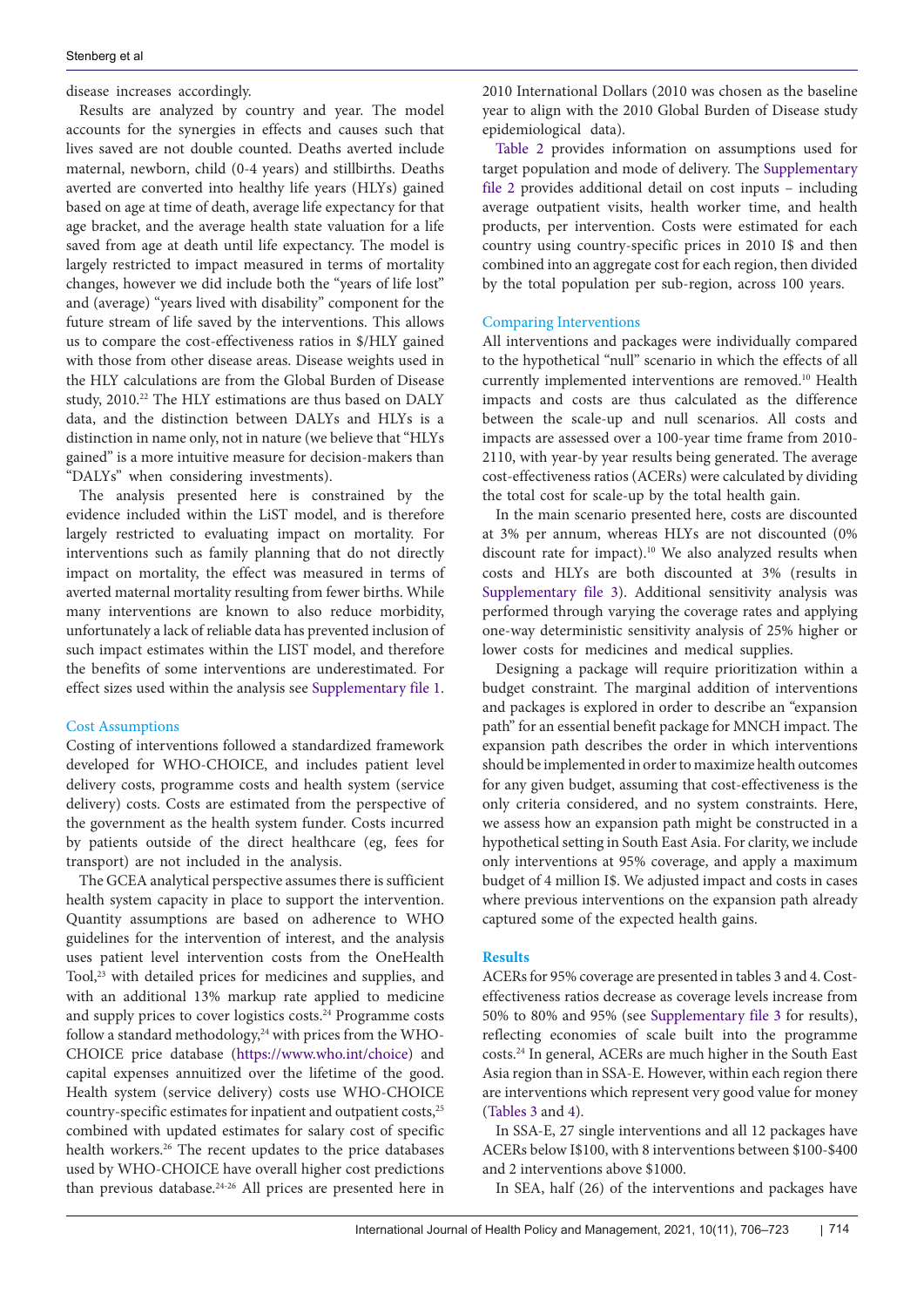**Table 3.** Interventions Presented in Bands of Cost-Effectiveness, SSA-E (95% Population Coverage, 3% Discount Rate for Costs, 0% Discount Rate for Health Effects)

<span id="page-9-0"></span>

| Intervention                                                                                              | <b>Short Name</b>                 | <b>ACER</b> | <b>Cost Per 1 Million</b><br>Population (I\$) | <b>HLY Per 1 Million</b><br>Population | <b>Target Population</b><br>Group |
|-----------------------------------------------------------------------------------------------------------|-----------------------------------|-------------|-----------------------------------------------|----------------------------------------|-----------------------------------|
| <\$10/HLY gained                                                                                          |                                   |             |                                               |                                        |                                   |
| Skilled assistance for normal delivery + family planning                                                  | MNCH P4. SBA + FP                 | 1.2         | 6 2 6 6 5 4                                   | 5 192 430                              | Pregnant women                    |
| Family planning                                                                                           | MNCH 1. FP                        | 2.7         | 14 131 612                                    | 5 256 634                              | Pregnant women                    |
| Skilled delivery + management of complications + family planning                                          | MNCH P6. SBA + comp + FP          | 0.4         | 22 857 472                                    | 54 115 655                             | Pregnant women                    |
| Preventing and managing unplanned pregnancy                                                               | MNCH P1. UPP                      | 0.7         | 1802557                                       | 2523029                                | Pregnant women                    |
| Neonatal resuscitation                                                                                    | MNCH 14. NR                       | 1.0         | 134 391                                       | 131 675                                | Newborn                           |
| Community-based management of pneumonia                                                                   | MNCH 34. CCM P                    | 2.5         | 154 459                                       | 61 116                                 | Child                             |
| Facility-based management of pneumonia                                                                    | MNCH 36. FCM P                    | 3.5         | 210934                                        | 61 116                                 | Child                             |
| Case management of severe neonatal infection (sepsis/pneumonia) with full supportive care                 | MNCH 31. CMSNI                    | 3.6         | 149 142                                       | 41 3 3 9                               | Newborn                           |
| Vitamin A supplementation (0-4 years)                                                                     | MNCH 21. VAS                      | 7.1         | 242 300                                       | 34 309                                 | Child                             |
| Facility-based management of neonatal infection (sepsis/pneumonia) with injectable (and oral) antibiotics | MNCH 32. CMNI                     | 8.2         | 142 418                                       | 17 303                                 | Newborn                           |
| Between \$10 and <\$100/HLY gained                                                                        |                                   |             |                                               |                                        |                                   |
| Measles vaccine                                                                                           | MNCH_28. MCV                      | 10.1        | 200 492                                       | 19891                                  | Child                             |
| Home visits for clean postnatal practices                                                                 | MNCH 20. CPNP                     | 11.5        | 215 967                                       | 18 699                                 | Newborn                           |
| Infant and young child feeding                                                                            | MNCH_P9. IYCF                     | 11.7        | 629808                                        | 53 789                                 | Child                             |
| Primary level integrated management of the sick child (includes link to the community)                    | MNCH P12. IMCI                    | 12.3        | 1820209                                       | 147912                                 | Child                             |
| Community-based newborn and child care                                                                    | MNCH P8. CBNCC                    | 13.8        | 2 4 3 4 1 4 5                                 | 176074                                 | Child                             |
| Case management of newborn complications at referral level                                                | MNCH P7. CMNC                     | 14.4        | 979 674                                       | 68 096                                 | Newborn                           |
| Routine EPI (measles, diphtheria, pertussis, tetanus, and tuberculosis)                                   | MNCH P10. EPI                     | 14.4        | 469 958                                       | 32 672                                 | Child                             |
| Management of children with severe acute malnutrition                                                     | MNCH 37. CMSAM                    | 16.5        | 234 943                                       | 14 2 3 3                               | Child                             |
| H. influenzae b vaccine                                                                                   | MNCH 24. HIB                      | 17.5        | 650 325                                       | 37 210                                 | Child                             |
| Kangaroo mother care                                                                                      | MNCH 29. KMC                      | 20.1        | 249 627                                       | 12 4 11                                | Newborn                           |
| Routine EPI + additional vaccines (rotavirus, pneumococcal, HepB – if we use the pentavalent)             | MNCH P11. EPI + ROTA + PCV        | 20.1        | 1023615                                       | 51010                                  | Child                             |
| Pentavalent vaccine (DPT + Hep B + Hib)                                                                   | MNCH_27. PENTA (DPT + HEPB + HIB) | 20.1        | 296 640                                       | 14 791                                 | Child                             |
| Management of diarrhea through oral rehydration solution and zinc                                         | MNCH 33. ORSzinc                  | 22.3        | 1818802                                       | 81 557                                 | Child                             |
| Tetanus toxoid vaccination                                                                                | MNCH 8. TT                        | 22.6        | 227810                                        | 10073                                  | Pregnant women                    |
| Clean cord care (clean birth practices)                                                                   | MNCH 15. CCC                      | 23.8        | 137059                                        | 5759                                   | Newborn                           |
| Syphilis detection and treatment in pregnancy                                                             | MNCH 10.SYP                       | 24.8        | 233 088                                       | 9417                                   | Pregnant women                    |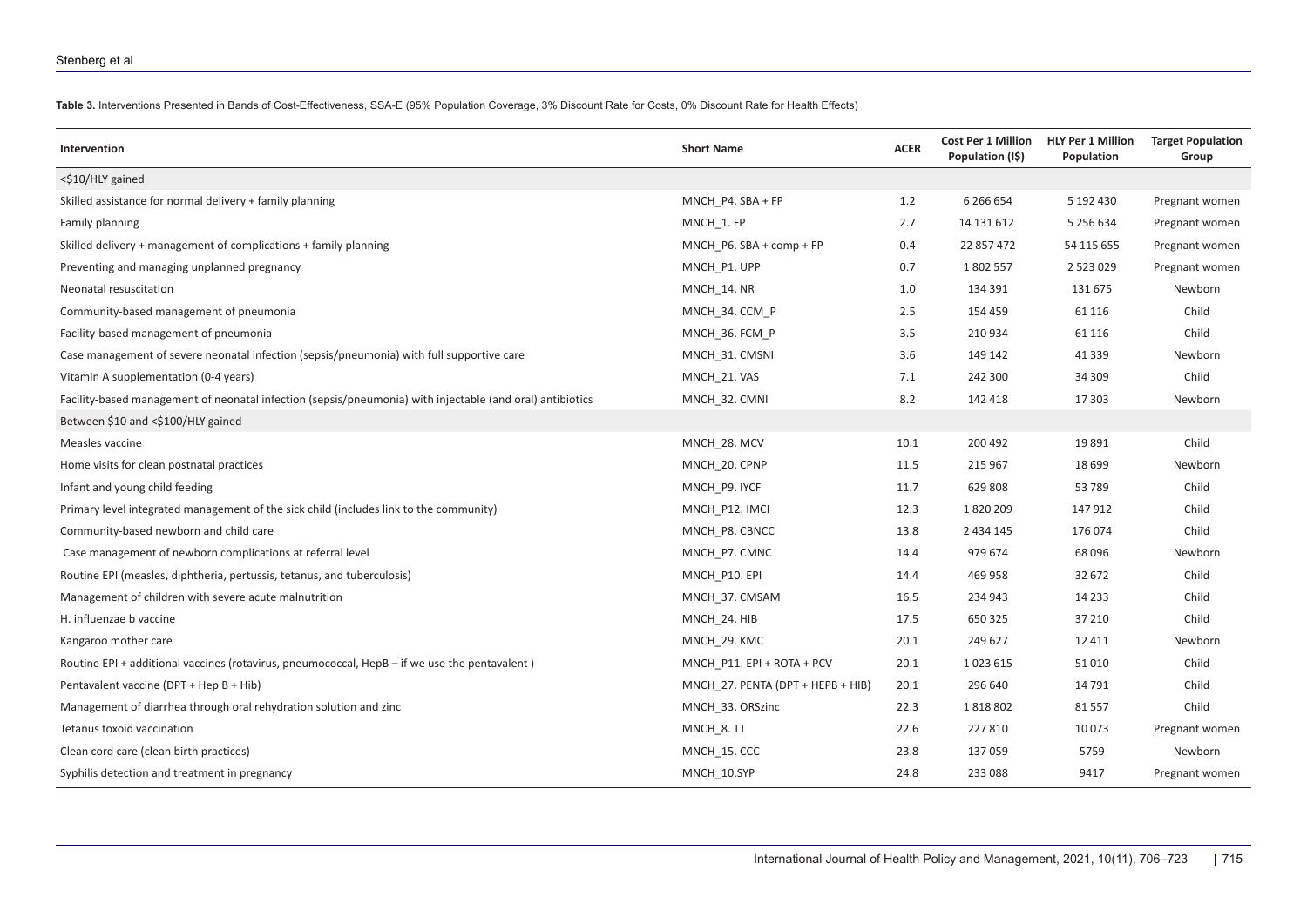#### **Table 3.** Continued

| Intervention                                                                                           | <b>Short Name</b>   | <b>ACER</b> | <b>Cost Per 1 Million</b><br>Population (I\$) | <b>HLY Per 1 Million</b><br>Population | <b>Target Population</b><br>Group |
|--------------------------------------------------------------------------------------------------------|---------------------|-------------|-----------------------------------------------|----------------------------------------|-----------------------------------|
| Comprehensive antenatal care                                                                           | MNCH P2. ANC        | 26.8        | 1019342                                       | 37988                                  | Pregnant women                    |
| Balanced energy-protein supplementation to pregnant women with insecure food availability              | MNCH 7. BEPS        | 27.9        | 427704                                        | 15 3 36                                | Pregnant women                    |
| Promotion of breastfeeding                                                                             | MNCH 19. BF         | 29.0        | 331717                                        | 11 449                                 | Newborn                           |
| Skilled assistance for normal delivery                                                                 | MNCH P3. SBA        | 29.6        | 4558206                                       | 153 977                                | Pregnant women                    |
| Rotavirus vaccine                                                                                      | MNCH 26. ROTA       | 30.1        | 386 284                                       | 12 840                                 | Child                             |
| Pneumococcal vaccine                                                                                   | MNCH 25. PCV        | 34.9        | 750 344                                       | 21 4 98                                | Child                             |
| Promotion of complementary feeding                                                                     | MNCH 22. CF         | 36.7        | 215 932                                       | 5882                                   | Child                             |
| Intermittent presumptive treatment of malaria                                                          | MNCH_9. IPTM        | 53.7        | 201762                                        | 3755                                   | Pregnant women                    |
| Skilled delivery + management of complications                                                         | MNCH P5. SBA + comp | 56.9        | 12 423 164                                    | 218 180                                | Pregnant women                    |
| Full supportive care for premature babies                                                              | MNCH 30. FSC        | 62.7        | 726 906                                       | 11 5 93                                | Newborn                           |
| Management of pre-eclampsia (mild and severe)                                                          | MNCH 12. MPE        | 85.4        | 146 842                                       | 1720                                   | Pregnant women                    |
| Management of maternal sepsis                                                                          | MNCH 18. MMS        | 93.0        | 203 655                                       | 2190                                   | Pregnant women                    |
| Hypertensive disease case management in pregnancy                                                      | MNCH 11. CMHD       | 94.9        | 135 050                                       | 1424                                   | Pregnant women                    |
| Between $$100$ and < $$1000$ /HLY gained                                                               |                     |             |                                               |                                        |                                   |
| Daily iron and folic acid supplementation in pregnant women                                            | MNCH 6. DIFA        | 111.2       | 247 292                                       | 2224                                   | Pregnant women                    |
| DPT vaccine                                                                                            | MNCH 23. DPT        | 111.9       | 432 267                                       | 3862                                   | Child                             |
| Antibiotics for treatment of dysentery                                                                 | MNCH 35. DYS        | 112.7       | 374 913                                       | 3325                                   | Child                             |
| Safe abortion services                                                                                 | MNCH 3. SA          | 144.1       | 151 490                                       | 1051                                   | Pregnant women                    |
| Antibiotics for preterm premature rupture of membranes                                                 | MNCH 16. PPROM      | 184.2       | 163 204                                       | 886                                    | Pregnant women                    |
| Post abortion case management                                                                          | MNCH 4. PAC         | 197.5       | 155 505                                       | 787                                    | Pregnant women                    |
| Management of eclampsia with magnesium-sulphate                                                        | MNCH 17. MEMS       | 293.9       | 189 484                                       | 645                                    | Pregnant women                    |
| Folic acid supplementation                                                                             | MNCH 2. FAS         | 355.9       | 191051                                        | 537                                    | Pregnant women                    |
| Between \$1000 and < \$10 000/HLY gained                                                               |                     |             |                                               |                                        |                                   |
| Ectopic pregnancy case management                                                                      | MNCH 13.ECT         | 1156.2      | 160 480                                       | 139                                    | Pregnant women                    |
| Calcium supplementation in pregnant women for the prevention and management of pre-eclampsia/eclampsia | MNCH 5. CS          | 1310.6      | 541387                                        | 413                                    | Pregnant women                    |

Abbreviations: SSA-E, Eastern sub-Saharan Africa; ACER, average cost-effectiveness ratio; HLYs, healthy life years; EPI, Expanded Programme on Immunization; Hib, Haemophilus influenza type b; DPT, diptheria, tetanus toxoid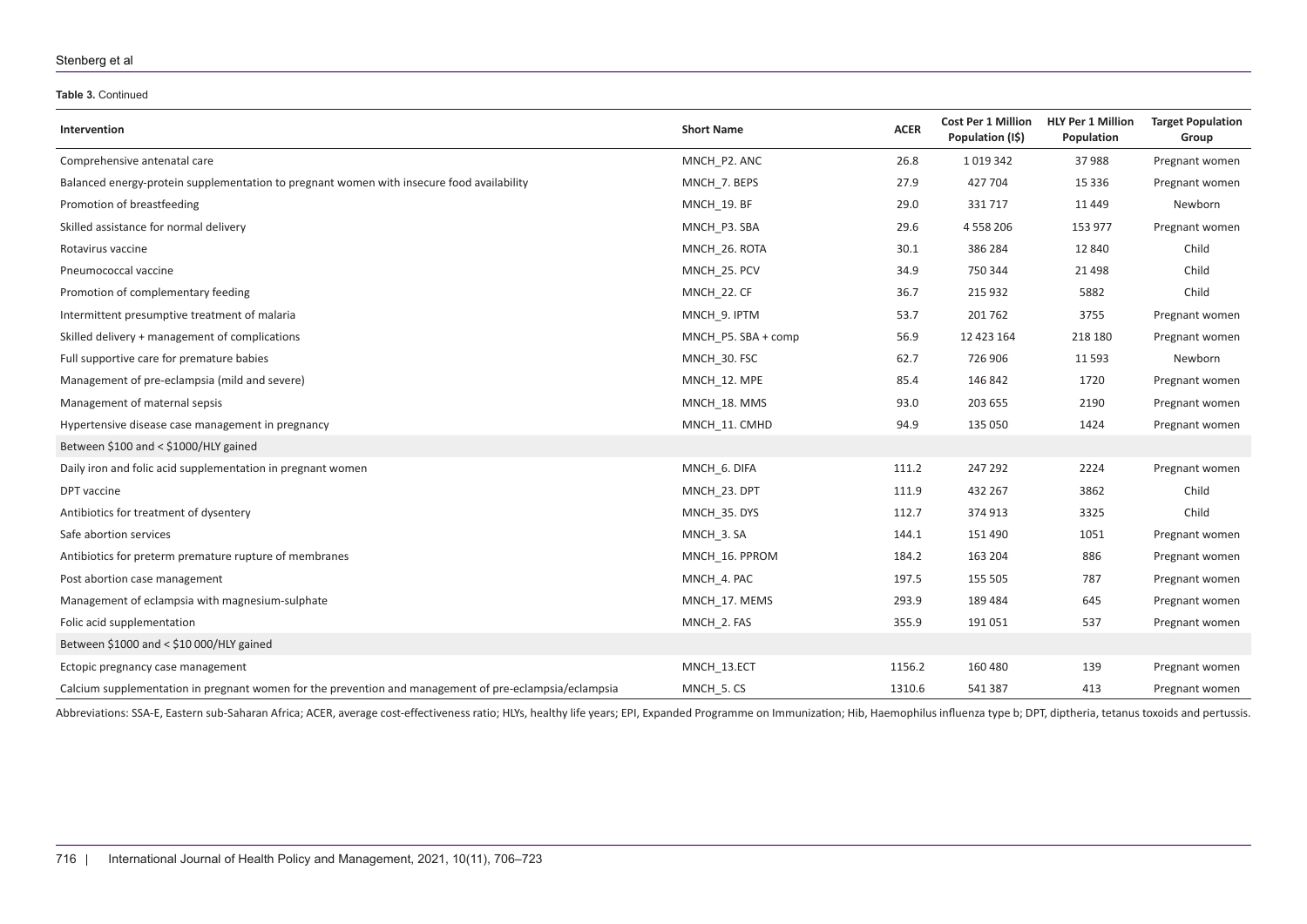**Table 4.** Interventions Presented in Bands of Cost-Effectiveness, SEA (95% Population Coverage, 3% Discount Rate for Costs, 0% Discount Rate for Health Effects)

<span id="page-11-0"></span>

| Intervention                                                                                              | <b>Short Name</b>                 | <b>ACER</b> | <b>Cost Per 1 Million</b><br>Population (I\$) | <b>HLY Per 1 Million</b><br>Population | <b>Target Population</b><br>Group |
|-----------------------------------------------------------------------------------------------------------|-----------------------------------|-------------|-----------------------------------------------|----------------------------------------|-----------------------------------|
| < \$10/HLY gained                                                                                         |                                   |             |                                               |                                        |                                   |
| Skilled assistance for normal delivery + family planning                                                  | MNCH P4. SBA + FP                 | 22.1        | 231 276                                       | 3256415                                | Pregnant women                    |
| Neonatal resuscitation                                                                                    | MNCH 14. NR                       | 1.7         | 43712                                         | 25726                                  | Newborn                           |
| Skilled delivery + management of complications + family planning                                          | MNCH P6. SBA + comp + FP          | 35.7        | 242 103                                       | 3 3 5 6 4 8 5                          | Pregnant women                    |
| Community-based management of pneumonia                                                                   | MNCH 34. CCM P                    | 5.0         | 49 649                                        | 9890                                   | Child                             |
| Case management of severe neonatal infection (sepsis/pneumonia) with full supportive care                 | MNCH 31. CMSNI                    | 6.6         | 65 864                                        | 10 0 35                                | <b>Newborn</b>                    |
| Between \$10 and <\$100/HLY gained                                                                        |                                   |             |                                               |                                        |                                   |
| Facility-based management of pneumonia                                                                    | MNCH 36. FCM P                    | 10.3        | 101727                                        | 9890                                   | Child                             |
| Family planning                                                                                           | MNCH 1. FP                        | 11.2        | 2 3 3 4 1 4 3                                 | 207 711                                | Pregnant women                    |
| Vitamin A supplementation (0-4 years)                                                                     | MNCH 21. VAS                      | 13.3        | 97 569                                        | 7349                                   | Child                             |
| Measles vaccine                                                                                           | MNCH 28. MCV                      | 15.6        | 110 365                                       | 7085                                   | Child                             |
| Home visits for clean postnatal practices                                                                 | MNCH 20. CPNP                     | 19.0        | 80 671                                        | 4241                                   | Newborn                           |
| Facility-based management of neonatal infection (sepsis/pneumonia) with injectable (and oral) antibiotics | MNCH 32. CMNI                     | 19.7        | 51 321                                        | 2606                                   | <b>Newborn</b>                    |
| Preventing and managing unplanned pregnancy                                                               | MNCH P1. UPP                      | 23.0        | 2 3 9 4 0 8 5                                 | 104 074                                | Pregnant women                    |
| Routine EPI (measles, diphtheria, pertussis, tetanus, and tuberculosis)                                   | MNCH P10. EPI                     | 30.6        | 298 776                                       | 9755                                   | Child                             |
| Routine EPI + additional vaccines (rotavirus, pneumococcal, Hep B - if we use the pentavalent)            | MNCH P11. EPI + ROTA + PCV        | 38.9        | 491718                                        | 12 6 3 6                               | Child                             |
| Community-based newborn and child care                                                                    | MNCH P8. CBNCC                    | 39.8        | 1026 101                                      | 25 7 7 3                               | Child                             |
| Kangaroo mother care                                                                                      | MNCH 29. KMC                      | 44.6        | 173 481                                       | 3889                                   | Newborn                           |
| Infant and young child feeding                                                                            | MNCH P9. IYCF                     | 47.5        | 498 603                                       | 10501                                  | Child                             |
| Clean cord care (clean birth practices)                                                                   | MNCH 15. CCC                      | 49.2        | 43 504                                        | 885                                    | Newborn                           |
| Management of children with severe acute malnutrition                                                     | MNCH 37. CMSAM                    | 53.6        | 107 652                                       | 2007                                   | Child                             |
| Primary level integrated management of the sick child (includes link to the community)                    | MNCH P12. IMCI                    | 54.2        | 905 747                                       | 16 697                                 | Child                             |
| Promotion of breastfeeding                                                                                | MNCH_19. BF                       | 54.6        | 135 622                                       | 2482                                   | Newborn                           |
| Management of diarrhea through oral rehydration solution and zinc                                         | MNCH 33. ORSzinc                  | 63.3        | 575 694                                       | 9102                                   | Child                             |
| Case management of newborn complications at referral level                                                | MNCH_P7. CMNC                     | 67.6        | 847 152                                       | 12 5 3 4                               | Newborn                           |
| Pentavalent vaccine (DPT + Hep B + Hib)                                                                   | MNCH 27. PENTA (DPT + HEPB + HIB) | 74.3        | 167 531                                       | 2254                                   | Child                             |
| Balanced energy-protein supplementation to pregnant women with insecure food availability                 | MNCH_7. BEPS                      | 87.3        | 81532                                         | 934                                    | Pregnant women                    |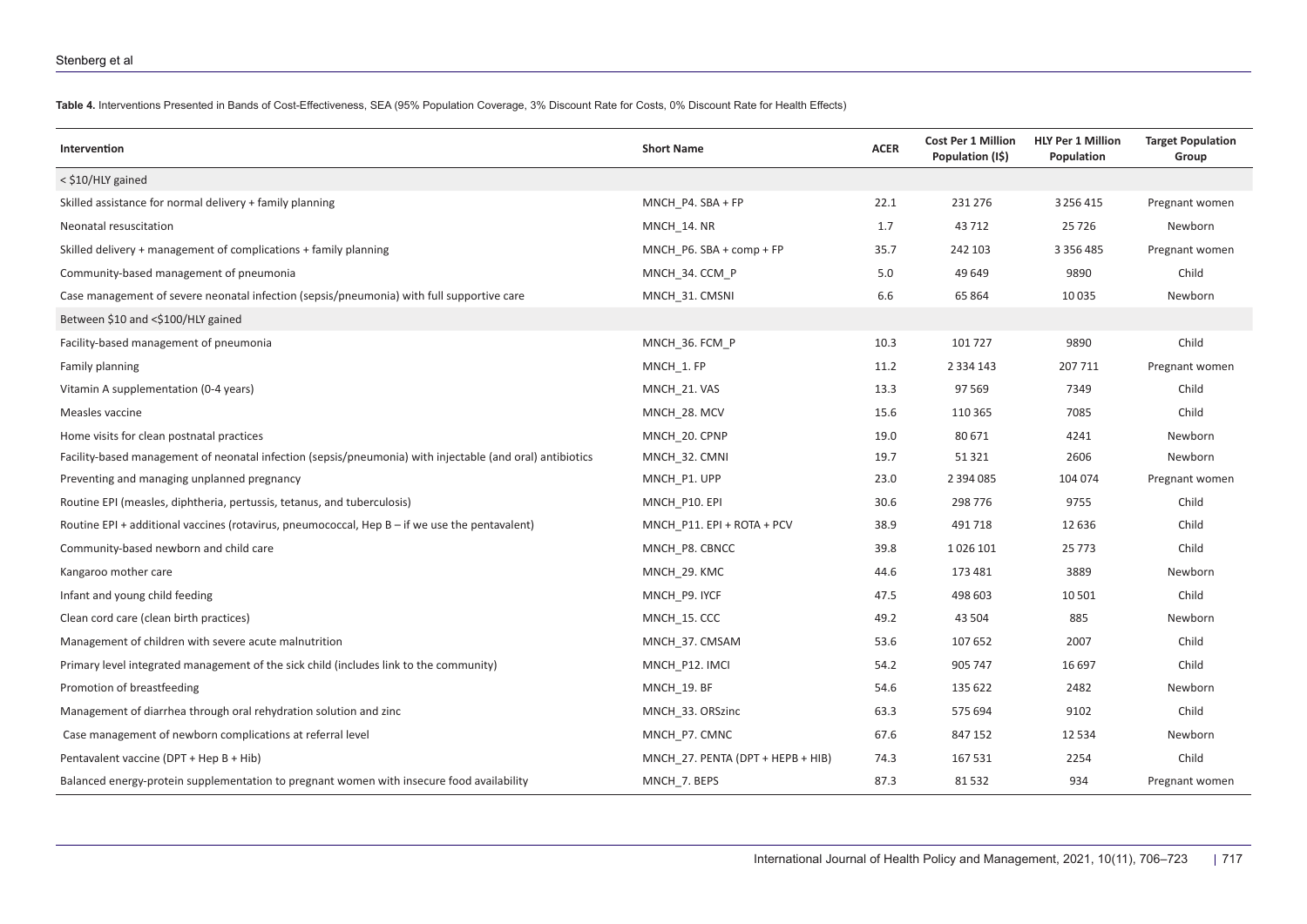#### **Table 4.** Continued

| Intervention                                                                                           | <b>Short Name</b>   | <b>ACER</b> | <b>Cost Per 1 Million</b><br>Population (I\$) | <b>HLY Per 1 Million</b><br>Population | <b>Target Population</b><br>Group |
|--------------------------------------------------------------------------------------------------------|---------------------|-------------|-----------------------------------------------|----------------------------------------|-----------------------------------|
| H. influenzae b vaccine                                                                                | MNCH_24. HIB        | 90.0        | 429 887                                       | 4778                                   | Child                             |
| Between \$100 and < \$1000/HLY gained                                                                  |                     |             |                                               |                                        |                                   |
| Syphilis detection and treatment in pregnancy                                                          | MNCH 10.SYP         | 102.7       | 158 103                                       | 1539                                   | Pregnant women                    |
| Promotion of complementary feeding                                                                     | MNCH 22. CF         | 109.9       | 122 560                                       | 1115                                   | Child                             |
| Comprehensive antenatal care                                                                           | MNCH P2. ANC        | 125.9       | 705 147                                       | 5600                                   | Pregnant women                    |
| Skilled assistance for normal delivery                                                                 | MNCH P3. SBA        | 128.6       | 3 0 3 0 5 5 0                                 | 23 5 65                                | Pregnant women                    |
| Tetanus toxoid vaccination                                                                             | MNCH 8. TT          | 136.7       | 155 763                                       | 1139                                   | Pregnant women                    |
| Pneumococcal vaccine                                                                                   | MNCH_25. PCV        | 138.1       | 468 206                                       | 3391                                   | Child                             |
| Intermittent presumptive treatment of malaria                                                          | MNCH 9. IPTM        | 142.6       | 113 448                                       | 795                                    | Pregnant women                    |
| Rotavirus vaccine                                                                                      | MNCH 26. ROTA       | 149.6       | 266 987                                       | 1785                                   | Child                             |
| Full supportive care for premature babies                                                              | MNCH 30. FSC        | 154.9       | 561 212                                       | 3624                                   | Newborn                           |
| Skilled delivery + management of complications                                                         | MNCH P5. SBA + comp | 199.7       | 6 8 6 9 1 1 5                                 | 34 3 92                                | Pregnant women                    |
| Daily iron and folic acid supplementation in pregnant women                                            | MNCH 6. DIFA        | 236.1       | 166 450                                       | 705                                    | Pregnant women                    |
| Folic acid supplementation                                                                             | MNCH 2. FAS         | 281.2       | 104 296                                       | 371                                    | Pregnant women                    |
| Hypertensive disease case management in pregnancy                                                      | MNCH 11. CMHD       | 307.4       | 42 471                                        | 138                                    | Pregnant women                    |
| Management of pre-eclampsia (mild and severe)                                                          | MNCH 12. MPE        | 342.7       | 56 815                                        | 166                                    | Pregnant women                    |
| DPT vaccine                                                                                            | MNCH_23.DPT         | 556.9       | 349 890                                       | 628                                    | Child                             |
| Antibiotics for treatment of dysentery                                                                 | MNCH 35. DYS        | 581.5       | 230 594                                       | 397                                    | Child                             |
| Management of eclampsia with magnesium-sulphate                                                        | MNCH 17. MEMS       | 733.0       | 90 613                                        | 124                                    | Pregnant women                    |
| Safe abortion services                                                                                 | MNCH 3. SA          | 854.5       | 68 083                                        | 80                                     | Pregnant women                    |
| Post abortion case management                                                                          | MNCH 4. PAC         | 875.3       | 54 443                                        | 62                                     | Pregnant women                    |
| Management of maternal sepsis                                                                          | MNCH_18. MMS        | 928.0       | 99 984                                        | 108                                    | Pregnant women                    |
| Between \$1000 and <\$10 000/HLY gained                                                                |                     |             |                                               |                                        |                                   |
| Antibiotics for preterm premature rupture of membranes                                                 | MNCH 16. PPROM      | 1863.3      | 73 422                                        | 39                                     | Pregnant women                    |
| Calcium supplementation in pregnant women for the prevention and management of pre-eclampsia/eclampsia | MNCH 5. CS          | 8353.4      | 364785                                        | 44                                     | Pregnant women                    |
| Ectopic pregnancy case management                                                                      | MNCH_13.ECT         | 9834.5      | 62 928                                        | 6                                      | Pregnant women                    |

Abbreviations: SEA, South East Asia; ACER, average cost-effectiveness ratio; HLYs, healthy life years; EPI, Expanded Programme on Immunization; Hib, Haemophilus influenza type b; DPT, diptheria, tetanus toxoids and pertuss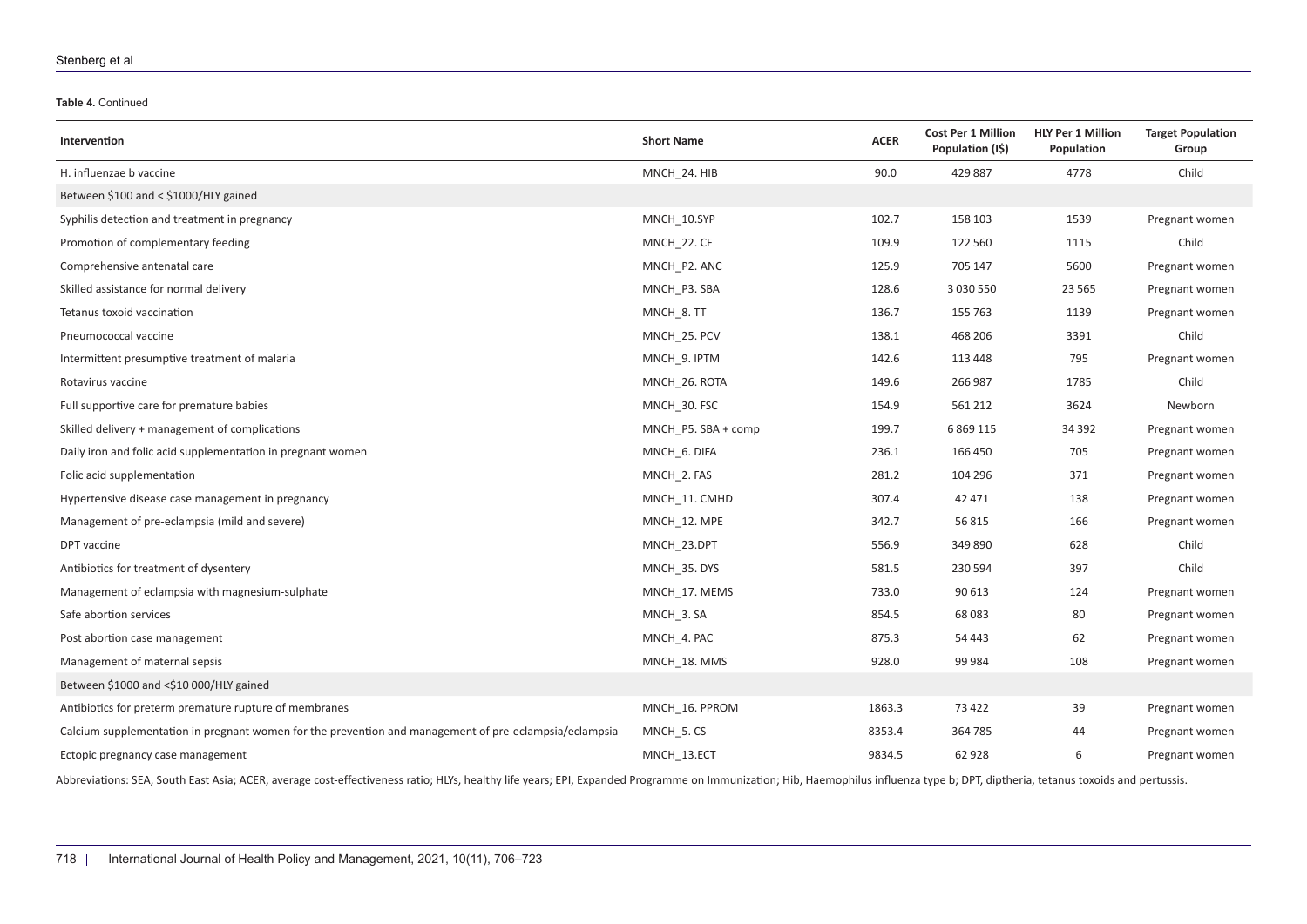ACERs below I\$100, whereas 21 interventions demonstrate ACERs between I\$100-I\$1000 and 3 interventions fall above I\$1000.

 Generally, the best performing interventions are consistent across the two regions, and include:

- • Family planning
- Neonatal resuscitation
- Management of pneumonia
- Vitamin A supplementation
- Management of neonatal infection (sepsis/pneumonia)
- Measles vaccine

Across both regions, ACERs below I\$100 can be found across all delivery platforms, from community to hospital level. It should be noted that all interventions classified here "community" have ACERs below I\$100.

A comparison across countries and programme areas reveals that, out of the interventions analysed, child health and immunization produce the most favourable ACERs. Across the life course, interventions targeting the newborn have the lowest ACERs, closely followed by interventions targeting under-fives [\(Table 5](#page-13-0)). In terms of single interventions across the life course, the 9 newborn health interventions are among the most cost-effective, with ACERs ranging from 1.0 to 154.9 across the 2 regions (median = 14.4). Next, child interventions ACERs are estimated to range between 2.5 and 581.5 (median = 15.4). Finally, interventions delivered during pregnancy and child birth have ACERs which range from 0.3 to 9834.5 (median = 27.4). Two interventions come out as the least costeffective across the two regions: calcium supplementation in pregnant women, and ectopic pregnancy case management.

Overall, the combination of interventions into packages produces favorable ACERs. An example is antenatal care (P2) where the package fares better than individual components such as hypertensive disease case management in pregnancy.

The reason for this is the modelled economies of scale introduced in combining facility visits and programme costs.

The design of an expansion path for SEA is illustrated in [Figure 1](#page-14-0). The first intervention is community based management of pneumonia, with an ACER of 5.0; at a cost of 49 649 and 9890 HLYs gained. The second intervention included is Case management of severe neonatal infection (sepsis/pneumonia) with full supportive care. Adding subsequent interventions pushes costs upwards until the budget constraint of \$4 million is reached. Under these constraints, a total of 11 interventions and packages would be included, if cost-effectiveness was the main criteria. Most interventions included target newborn and child health outcomes.

When a 3% discount rate was applied to benefits, ACERs were significantly higher, indicating that each HLY now came at a higher cost ([Supplementary file 3\)](#page-16-2). Interventions and packages that include family planning were pushed a few steps down the ranks, since the effects appear further down the time horizon Still, they remain important interventions, but now somewhat less dominant in the rank order. Aside from this effect, the rank ordering of interventions did not change. Similarly, when costs for commodities and supplies were reduced or increased by 25%, the rank order did not change – indicating that drug and supply inputs are not cost drivers.

A breakdown of costs can be useful to examine cost drivers. [Figure 2](#page-15-0) provides estimates of the annual economic cost of providing the 12 packages, per capita, in I\$, in the region of SEA. Specialized health work force is an important contributor to cost for packages P3-P6; less so for the other packages.

# **Discussion**

We have presented updated WHO-CHOICE results for

<span id="page-13-0"></span>**Table 5.** Summary Results by Programme and Life Course Approach (Interventions and Packages Evaluated at 95% Coverage): Comparison of ACERs Across All Countries Included in Study

|                                                        | No. of Interventions | <b>Average ACER</b> | <b>Lowest ACER</b> | <b>Highest ACER</b> |
|--------------------------------------------------------|----------------------|---------------------|--------------------|---------------------|
| SSA-E                                                  |                      |                     |                    |                     |
| Maternal and newborn health (programme)                | 26                   | 100.5               | 0.3                | 1156.2              |
| Child health (programme)                               | 6                    | 27.9                | 2.5                | 112.7               |
| Immunization (programme)                               | 8                    | 32.4                | 10.1               | 111.9               |
| Nutrition (programme)                                  | 9                    | 211.8               | 7.1                | 1310.6              |
| Pregnant women/women of reproductive age (life course) | 22                   | 194.1               | 0.3                | 1310.6              |
| Newborn (life course)                                  | 9                    | 19.4                | 1.0                | 62.7                |
| Children aged 1-59 months (life course)                | 18                   | 27.7                | 2.5                | 112.7               |
| <b>SEA</b>                                             |                      |                     |                    |                     |
| Maternal and newborn health (programme)                | 26                   | 655.0               | 1.7                | 9834.5              |
| Child health (programme)                               | 6                    | 125.7               | 5.0                | 581.5               |
| Immunization (programme)                               | 8                    | 136.8               | 15.6               | 556.9               |
| Nutrition (programme)                                  | 9                    | 1026.3              | 13.3               | 8353.4              |
| Pregnant women/women of reproductive age (life course) | 22                   | 1164.8              | 11.2               | 9834.5              |
| Newborn (life course)                                  | 9                    | 46.4                | 1.7                | 154.9               |
| Children aged 1-59 months (life course)                | 18                   | 115.1               | 5.0                | 581.5               |

Abbreviations: ACER, average cost-effectiveness ratio; SEA, South East Asia; SSA-E, Eastern sub-Saharan Africa.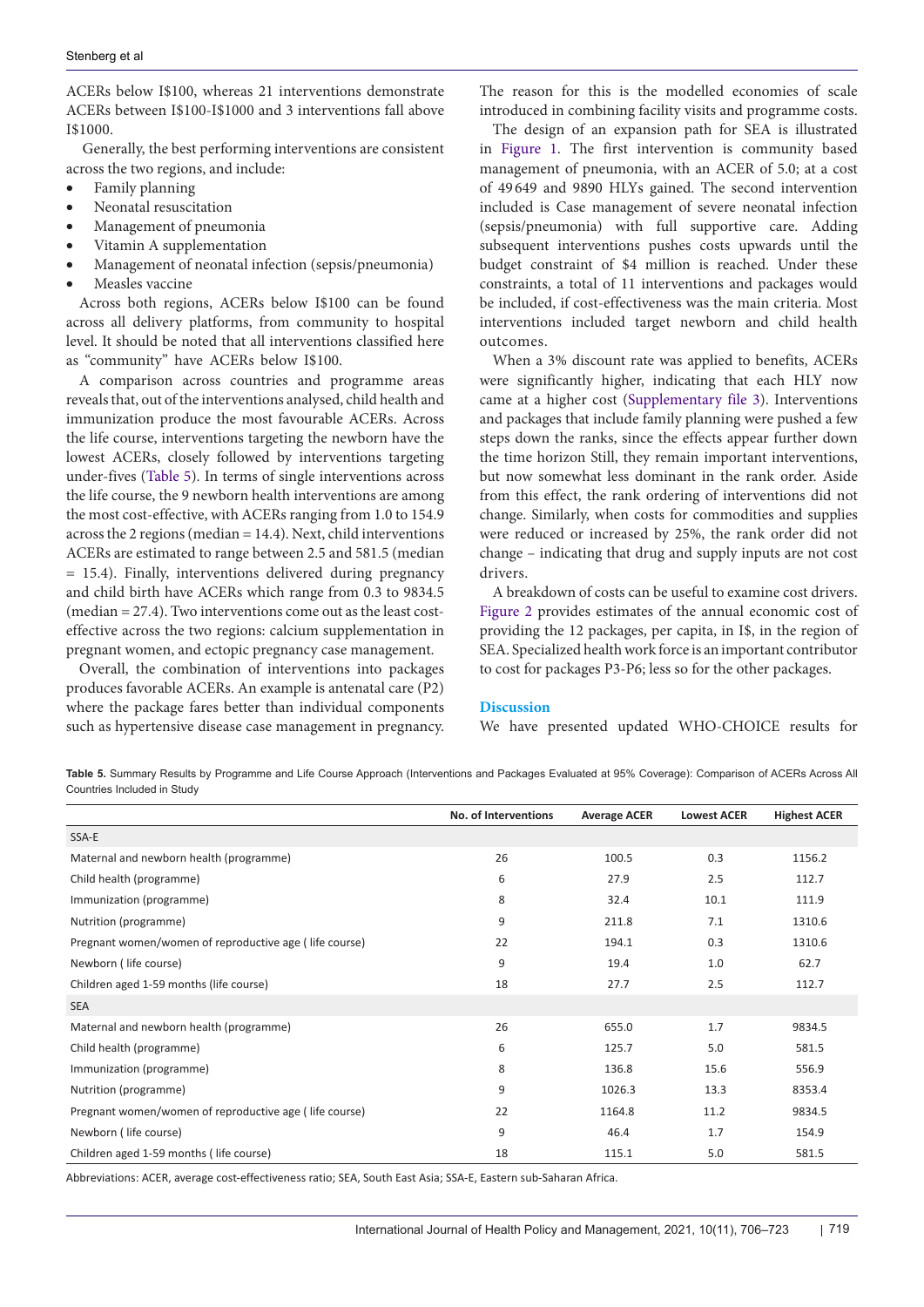<span id="page-14-0"></span>

| Order in Which<br><b>Intervention/Package</b><br>Is Included | <b>Short Name</b> | <b>Intervention Name</b>                                                                     | Total<br><b>Benefit</b> | <b>Total Cost</b> |
|--------------------------------------------------------------|-------------------|----------------------------------------------------------------------------------------------|-------------------------|-------------------|
| 1                                                            | MNCH 34. CCM P    | Community-based management of pneumonia                                                      | 9890                    | 49649             |
| 2                                                            | MNCH 31. CMSNI    | Case management of severe neonatal infection (sepsis/pneumonia) with full<br>supportive care | 19925                   | 115513            |
| 3                                                            | MNCH 1. FP        | Family planning                                                                              | 227636                  | 2449656           |
| 4                                                            | MNCH 21. VAS      | Vitamin A supplementation (0-4 years)                                                        | 234986                  | 2547225           |
| 5                                                            | MNCH 28. MCV      | Measles vaccine                                                                              | 242070                  | 2657589           |
| 6                                                            | MNCH P10. EPI     | Routine EPI (measles, diphtheria, pertussis, tetanus, and tuberculosis)                      | 251825                  | 2956365           |
| $\overline{7}$                                               | MNCH 29. KMC      | Kangaroo mother care                                                                         | 255714                  | 3129846           |
| 8                                                            | MNCH 37. CMSAM    | Management of children with severe acute malnutrition                                        | 257721                  | 3237498           |
| 9                                                            | MNCH 19. BF       | Promotion of breastfeeding                                                                   | 260204                  | 3373121           |
| 10                                                           | MNCH_33. ORSzinc  | Management of diarrhea through oral rehydration solution and zinc                            | 269305                  | 3948814           |
| 11                                                           | MNCH 7. BEPS      | Balanced energy-protein supplementation to pregnant women with insecure<br>food availability | 270239                  | 4030347           |

**Figure 1.** The Design of an Expansion Path for SEA: An Illustrative Example (Considering Interventions at 95% Coverage). Abbreviations: SEA, South East Asia; EPI, Expanded Programme on Immunization.

interventions targeting MNCH outcomes in two geographic regions, as part of a broader update of WHO-CHOICE cost-effectiveness estimates. Examining interventions at 95% coverage, results for SSA-E indicate that more than 39 intervention/package options are available which cost less than \$100 per healthy life year gained, with an additional 10 options under \$1000 per HLY gained (3% discount rate for costs; 0% discount rate for outcomes). In SEA, overall costs are higher and thus ACERs are in general higher than for SSA-E. Still, 26 options cost less than \$100 per healthy life year and an additional 21 are available for ACERs less than \$1000.

Cost-effective interventions for MNCH can be found in all dimensions of a health system. First, we note that the I\$ 0-10 category includes interventions delivered at all platforms, from community level up to primary level and up to hospital level. It is therefore not a given that lower level service delivery platforms should be prioritized on the basis

of cost-effectiveness, although other reasons may point in that direction, such as health workforce constraints. Second, cost-effective interventions exist across the life course and cover both prevention and curative interventions. Access to contraceptives through family planning stands out as an investment with high value for money. The counterfactual for the family planning intervention is a context where no-one has access to contraceptives, not even through purchase in pharmacies, which is why the model produces highly costeffective results. Third, we note the high cost-effectiveness of integrated packages across programmatic areas, including nutrition, immunization, and management of risks, such as within comprehensive antenatal care. Package options are more cost-effective than single procedures around birth (eg, management of eclampsia with magnesium-sulphate), and packages of care are also more feasible in terms of programme implementation.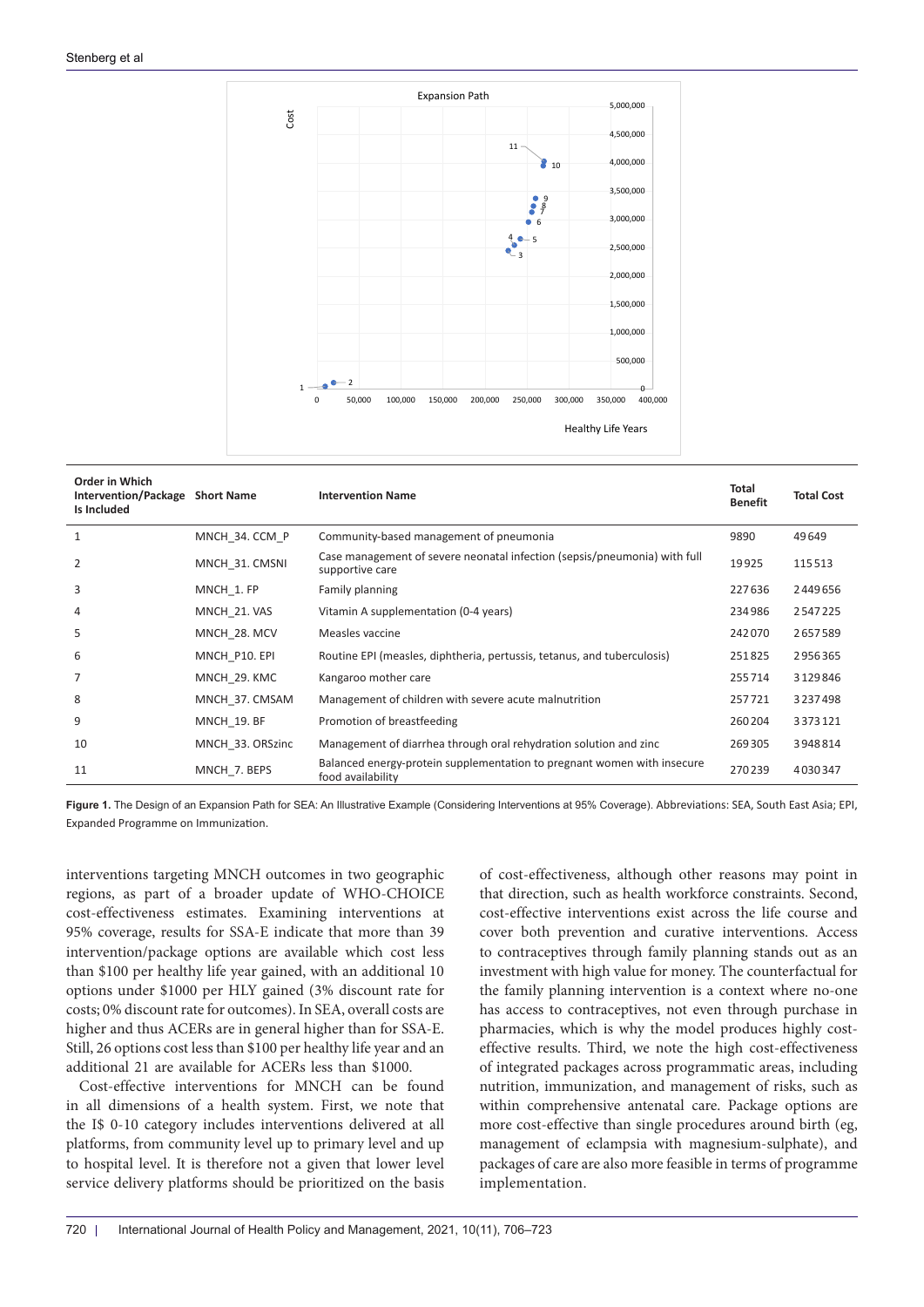<span id="page-15-0"></span>

**Figure 2.** Annual Cost Per Capita, 12 Packages, by Cost Component (at 95% Coverage, South East Asia region).

Similarities in rank order across the two regions are driven by the fact that both regions have high maternal and infant mortality, and that many interventions bring consistent value for money across settings – such as management of pneumonia and routine immunization. Indeed, we would not expect otherwise. However, there are important differences across regions. An example is management of maternal sepsis which is given a higher ranking in SSA than in SEA, due to the underlying burden. Across settings, there will be differences in epidemiological structure, related social and economic determinants, commodity prices, costs of health workforce and other inputs, that warrant the need for a context-specific analysis. For this analysis we have compared target coverages against a null scenario. At country level, it would be useful to also compare target coverage against current coverage, in order to assess how far off current investments are from the idealized expansion path.

Our findings are consistent with the published literature, which has previously demonstrated high cost-effectiveness of many interventions targeting MNCH outcomes.<sup>27</sup> However, most existing publications are restricted to individual interventions, and do not compare across interventions and packages. Moreover, there is considerable variation across studies in terms of the settings/context (related to country epidemiology and delivery mechanisms), and the analytical methods used (such as time frame and discount rates). For example, many analyses do not report shared health systems costs.27 Efforts made by initiatives such as DCP3 (Disease Control Priorities, third edition) to consolidate cost-effectiveness evidence are important to the extent that they provide a landscape of the published literature, however they suffer from limitations since they compare studies that use different methods and assumptions.<sup>27</sup> To our knowledge, the WHO-CHOICE approach is unique in generating new estimates for interventions across a range of health programmes through the use of a standardized methodological framework, which explicitly identifies and estimates shared health system costs at and above facility level.

Here we present normative estimates for specific geographic regions ("normative" referring to estimates generated for a setting with well-functioning health systems, and where best practice is followed). While there is considerable uncertainty with respect to estimates for the cost per HLY gained, the overall findings are consistent with previous analysis<sup>13,14</sup> as we continue to find that community and facility-based newborn care, vitamin A supplementation and measles vaccine rank among the most cost-effective interventions. The most striking difference from our updated analysis is the demonstrated high value of family planning. Family planning may be regarded as a distal intervention for reducing maternal mortality as compared to clinical care during pregnancy and childbirth, however our analysis demonstrates that at population level, contraception can play an important role for mortality reduction.

Differences in intervention-specific cost-effectiveness estimates compared to the prior analysis are driven by changes in the underlying model (LiST compared to prior Excel based model) and methods (new WHO-CHOICE analysis has adopted approaches where the main scenario presented does not discount health benefits, and also lengthened the implementation period over which health benefits are modelled). While efficacy estimates have not drastically changed, the price databases used by WHO-CHOICE have been updated and costs are now estimated to be higher than in previous studies. In particular, within this analysis we have sought to specifically account for costs related to specialized health workforce, using country-specific salary estimates.<sup>26</sup> [Figure 2](#page-15-0) demonstrated that packages that entail specific health workforce have higher costs than packages which do not require such resource. On the other hand, commodity costs are modest in comparison. This is also due to falling vaccine prices in recent years. These results underline the need to consider affordability and system constraints when prioritizing interventions for benefit packages.

The interventions analyzed conform to WHO guidelines. Our analysis shows that many interventions recommended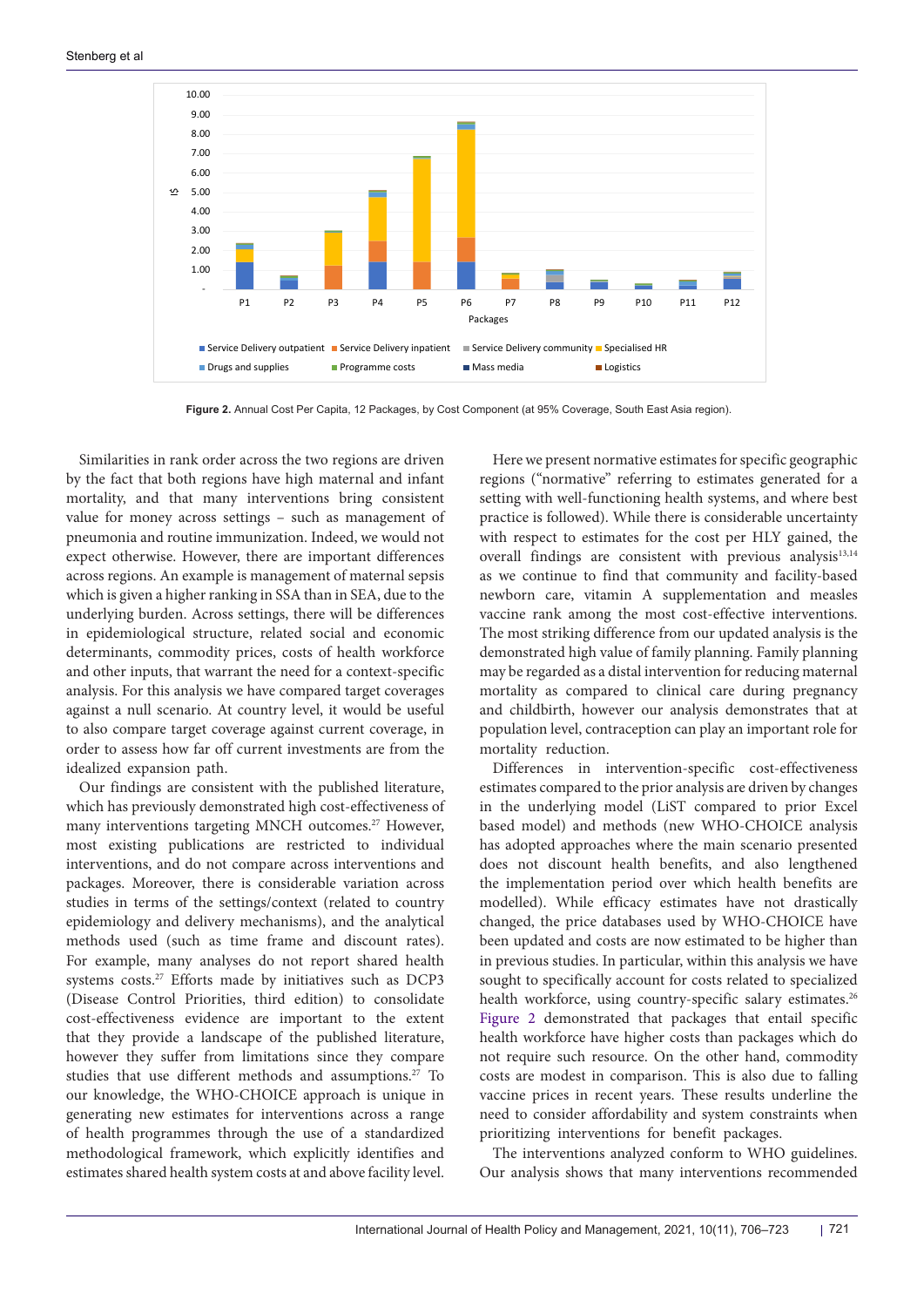by WHO are highly cost-effective, but some interventions less so. This underpins the need to consider economic analysis and resource implications within the guideline development process. An example is the WHO 2011 Calcium supplementation guideline which was revalidated in 2018, also in the context of the antenatal care. At the time, resources required for implementation were judged as high compared with other supplements such as iron and folate, and the costeffectiveness was described as "unknown."28 Here we present results that confirm the relatively high cost for implementing calcium supplementation alone, as it ranks last in both regions, though the ANC package (which included calcium supplementation) produced favorable ACERs.

## Limitations

The most concerning limitation in our model is the focus on mortality outcomes, with less consideration of morbidity and overall well-being. Most interventions act on risks associated with acute events and with high mortality risks. This focus is driven by current evidence. Our analysis draws on the existing tool set for impact modelling within the Spectrum platform, which would benefit from further expansion. The LiST tool does not fully incorporate all WHO guidelines and not all relevant interventions. There are however current efforts ongoing to address these issues and expand the Spectrum platform to enable modelling a broader set of actions and outcomes, including an expanded set of essential nutrition interventions.<sup>29</sup>

Furthermore, we undertook limited uncertainty analysis. Many interventions have similar ACERs, and adjusting one or more variables could change the relative order of ranking. The expansion path presented here should therefore not be interpreted as absolute, but as an indicative example of how a country could examine the order in which to expand the coverage for different interventions.

## **Conclusion**

Most interventions in our analysis are already being delivered in LMICs, and there is currently considerable variation in service uptake across interventions; while immunization rates are generally high, reported coverage of pneumonia treatment lags behind.

We argue that, in a context of decreasing development assistance for health, the MNCH agenda is still vulnerable.<sup>30</sup> Evidence on the cost-effectiveness of interventions to improve MNCH outcomes must continuously be emphasized to ensure that resources are allocated to support their implementation. Beyond cost-effectiveness, criteria to consider include targeting the vulnerable, but also overall system capacity to expand coverage, and the absolute levels of investment (financing) needed for expanding service coverage. In order to enable and encourage country-level analysis that uses local data, WHO has shifted its tool set to the Spectrumbased platform which allows for such considerations. Here countries can conduct cost-effectiveness analysis using the Spectrum cost-effectiveness tool and then assess health system implications and financial costs, using the OneHealth Tool, in both cases using the same set of impact models and applying local data and assumptions (see [https://www.](https://www.who.int/teams/health-systems-governance-and-financing/economic-analysis) [who.int/teams/health-systems-governance-and-financing/](https://www.who.int/teams/health-systems-governance-and-financing/economic-analysis) [economic-analysis\)](https://www.who.int/teams/health-systems-governance-and-financing/economic-analysis).

It should be emphasized that, while cost-effectiveness can help identify value for money, the achievement of the SDG mortality targets requires investing in packages beyond the most easily implemented "best buys." Previous research has underlined that most MNCH-related deaths will be prevented by quality care provided at facility level.<sup>31</sup> Reducing maternal and newborn mortality to achieve the 2030 targets will require accessible and good quality clinical services. Moreover, investments in other sectors – such as housing, agriculture, energy and education—is critical.32

With maternal and child mortality still looming high in many countries, there are opportunities to gear investments towards high-impact interventions. Evidence on cost-effectiveness can inform national processes on what to include in the benefit package from a universal health coverage perspective. These tools can be used at national level to inform the design of benefit packages, GFF investment cases and overall priority setting processes.

#### **Ethical issues**

No ethical approval was sought as this is a secondary data analysis.

#### **Competing interests**

Authors declare that they have no competing interests.

#### **Authors' contributions**

KS conceptualized the paper together with RW and MYB. KS and RW set up the models, conducted the analysis, and validated the results. All authors analyzed and interpreted the results. KS drafted the first version of the manuscript. All authors critically reviewed and edited the manuscript.

#### **Authors' affiliations**

1 Department of Health Systems Governance and Financing, World Health Organization (WHO), Geneva, Switzerland. <sup>2</sup>School of Population and Global Health, The University of Western Australia, Crawley, WA, Australia. 3 Department of Nutrition for Health and Development, World Health Organization (WHO), Geneva, Switzerland. 4 Department of Maternal, Newborn, Child and Adolescent Health and Ageing, World Health Organization (WHO), Geneva, Switzerland. 5 Department of Sexual and Reproductive Health and Research, World Health Organization (WHO), Geneva, Switzerland. <sup>6</sup>Department of Immunization, Vaccines and Biologicals (IVB), World Health Organization (WHO), Geneva, Switzerland.

#### **Supplementary files**

<span id="page-16-2"></span><span id="page-16-1"></span><span id="page-16-0"></span>[Supplementary file 1.](https://www.ijhpm.com/jufile?ar_sfile=56437) Effect Sizes Used Within Analysis. [Supplementary file 2.](https://www.ijhpm.com/jufile?ar_sfile=56438) Details on Cost Inputs and Prices Used in Analysis. [Supplementary file 3.](https://www.ijhpm.com/jufile?ar_sfile=56439) Cost-Effectiveness Results by Level of Coverage, and With Varied Discount Rates.

#### **References**

- 1. World Health Organization (WHO). *Trends in Maternal Mortality 2000 to 2017: Estimates by WHO, UNICEF, UNFPA, World Bank Group and the United Nations Population Division*. Geneva: WHO; 2019.
- 2. World Health Organization (WHO). MDGs: Progress Made in Health. [https://www.who.int/topics/millennium\\_development\\_goals/post2015/en/.](https://www.who.int/topics/millennium_development_goals/post2015/en/)
- 3. United Nations. Transforming Our World: The 2030 Agenda for Sustainable Development. United Nations; 2015. [https://sustainabledevelopment.](https://sustainabledevelopment.un.org/content/documents/21252030 Agenda for Sustainable Development web.pdf) [un.org/content/documents/21252030%20Agenda%20for%20](https://sustainabledevelopment.un.org/content/documents/21252030 Agenda for Sustainable Development web.pdf) [Sustainable%20Development%20web.pdf.](https://sustainabledevelopment.un.org/content/documents/21252030 Agenda for Sustainable Development web.pdf)
- 4. Black RE, Victora CG, Walker SP, et al. Maternal and child undernutrition and overweight in low-income and middle-income countries. *Lancet*. 2013;382(9890):427-451. doi[:10.1016/s0140-6736\(13\)60937-x](https://doi.org/10.1016/s0140-6736(13)60937-x)